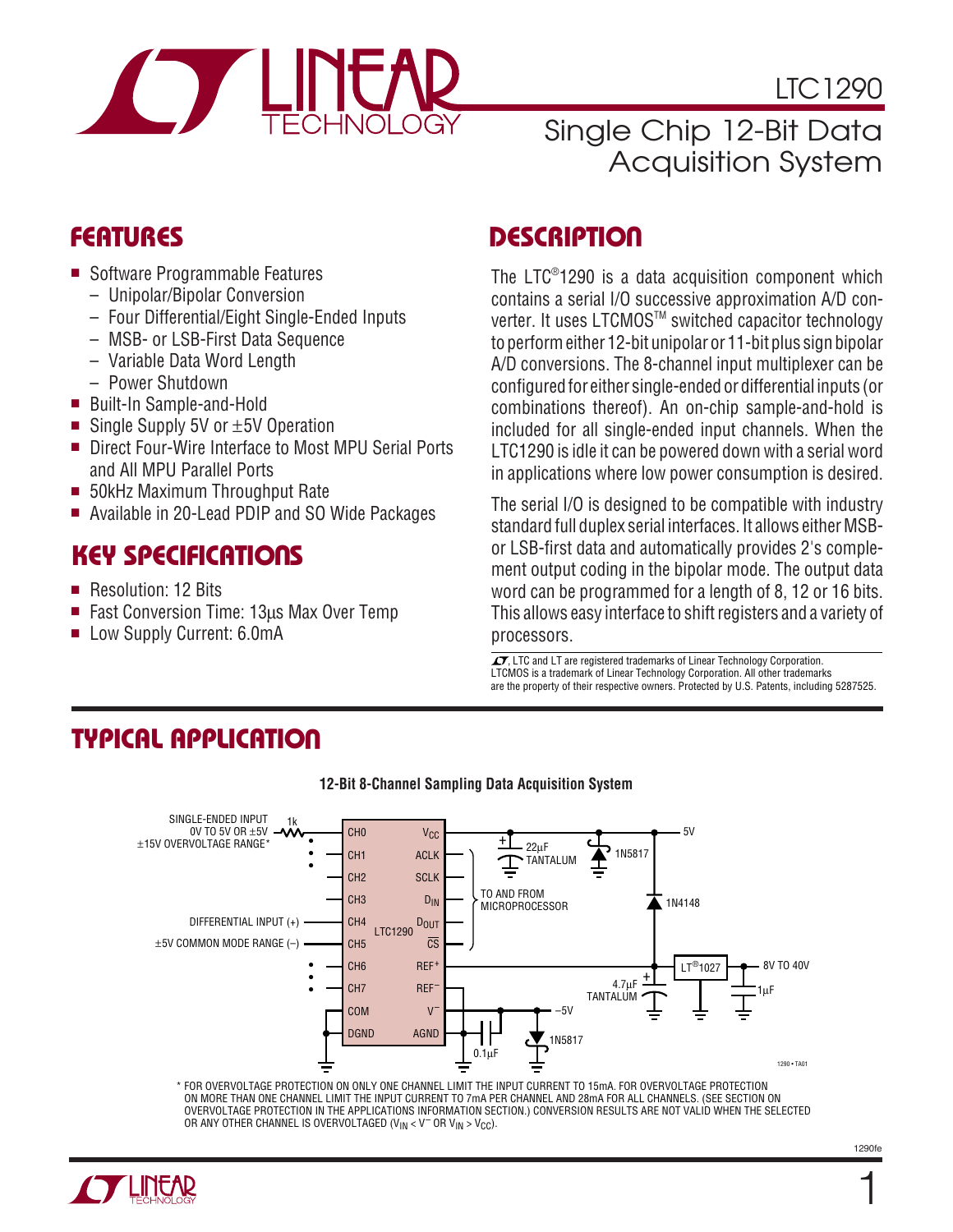# **ABSOLUTE MAXIMUM RATINGS (Notes 1, 2)**

| Voltage                                                   |  |
|-----------------------------------------------------------|--|
| Analog/Reference Inputs $(V^-) - 0.3V$ to $V_{CC} + 0.3V$ |  |
|                                                           |  |
|                                                           |  |
|                                                           |  |
|                                                           |  |

Operating Temperature Range

| LTC1290BC, LTC1290CC, LTC1290DC  0°C to 70°C                  |  |
|---------------------------------------------------------------|--|
| LTC1290BI, LTC1290CI, LTC1290DI  -40°C to 85°C                |  |
| LTC1290BM, LTC1290CM,                                         |  |
| LTC1290DM (OBSOLETE) $\ldots$ -55°C to 125°C                  |  |
| Storage Temperature Range $-65^{\circ}$ C to 150 $^{\circ}$ C |  |
| Lead Temperature (Soldering, 10 sec.) 300°C                   |  |



 1290fe \*The temperature grade is identified by a label on the shipping container. Consult LTC Marketing for parts specified with wider operating temperature ranges.

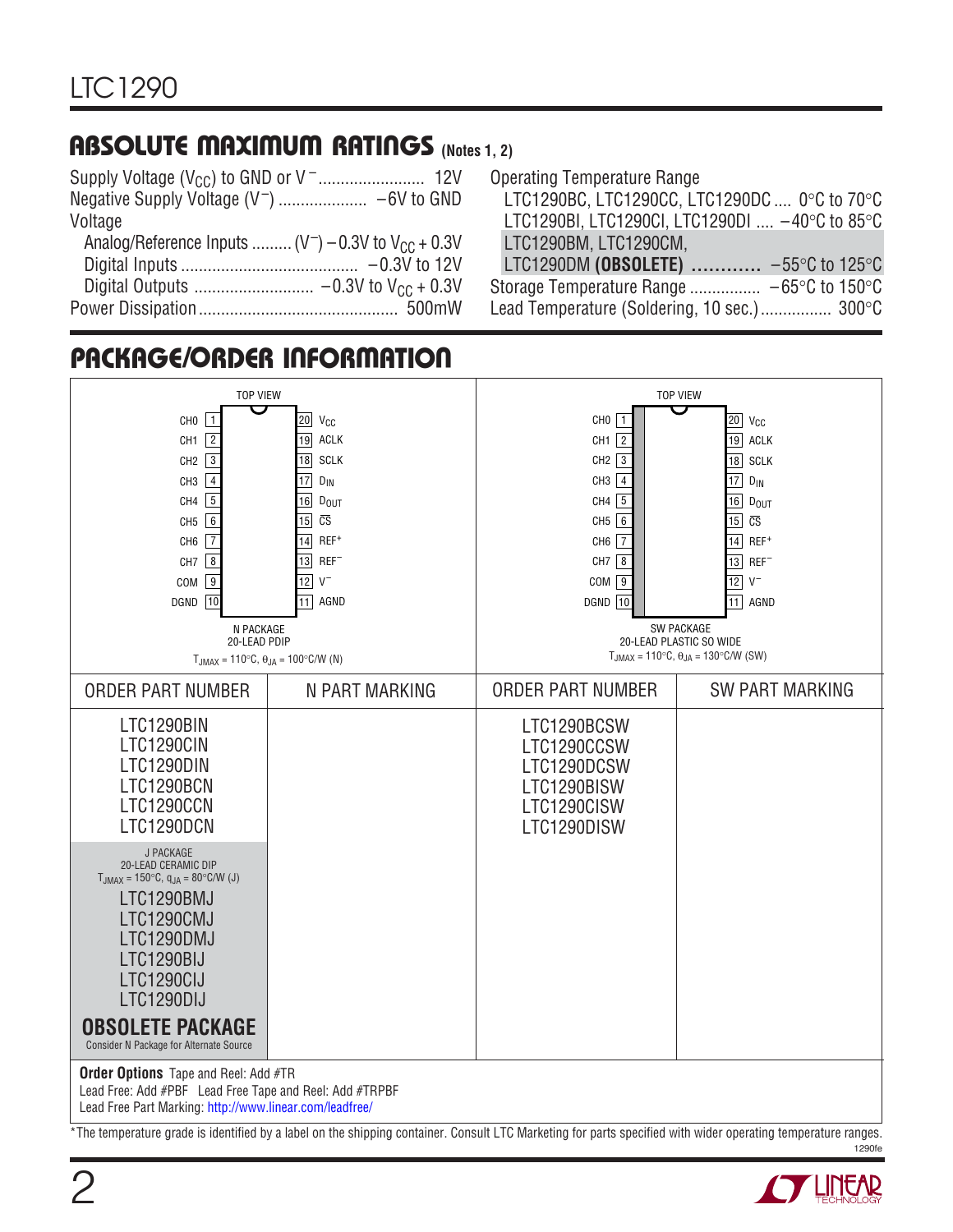# **CONVERTER AND MULTIPLEXER CHARACTERISTICS** The **•** denotes the specifications

which apply over the full operating temperature range, otherwise specifications are at T<sub>A</sub> = 25°C. (Note 3)

|                                                                 |                                         |     | <b>LTC1290B</b>                                                                                              |            |     | <b>LTC1290C</b> |            |     | <b>LTC1290D</b> |            |              |
|-----------------------------------------------------------------|-----------------------------------------|-----|--------------------------------------------------------------------------------------------------------------|------------|-----|-----------------|------------|-----|-----------------|------------|--------------|
| <b>PARAMETER</b>                                                | <b>CONDITIONS</b>                       | MIN | <b>TYP</b>                                                                                                   | <b>MAX</b> | MIN | <b>TYP</b>      | <b>MAX</b> | MIN | TYP             | <b>MAX</b> | <b>UNITS</b> |
| Offset Error                                                    | (Note 4)                                |     |                                                                                                              | ±1.5       |     |                 | ±1.5       |     |                 | ±1.5       | <b>LSB</b>   |
| Linearity Error (INL)                                           | (Notes 4, 5)                            |     |                                                                                                              | $\pm 0.5$  |     |                 | $\pm 0.5$  |     |                 | $\pm 0.75$ | <b>LSB</b>   |
| Gain Error                                                      | (Note 4)                                |     |                                                                                                              | $\pm 0.5$  |     |                 | ±1.0       |     |                 | ±4.0       | <b>LSB</b>   |
| Minimum Resolution for Which<br>No Missing Codes are Guaranteed |                                         |     |                                                                                                              | 12         |     |                 | 12         |     |                 | 12         | <b>Bits</b>  |
| Analog and REF Input Range                                      | (Note 7)                                |     | $ (V^-) - 0.05V$ to $V_{CC} + 0.05V   (V^-) - 0.05V$ to $V_{CC} + 0.05V   (V^-) - 0.05V$ to $V_{CC} + 0.05V$ |            |     |                 |            |     |                 |            | V            |
| On Channel Leakage Current<br>(Note 8)                          | On Channel = $5V$<br>Off $Channel = OV$ |     |                                                                                                              | ±1         |     |                 | ±1         |     |                 | ±1         | μA           |
|                                                                 | On Channel = $0V$<br>Off Channel = $5V$ |     |                                                                                                              | ±1         |     |                 | ±1         |     |                 | ±1         | μA           |
| Off Channel Leakage Current<br>(Note 8)                         | On Channel = $5V$<br>Off Channel = $0V$ |     |                                                                                                              | ±1         |     |                 | ±1         |     |                 | ±1         | μA           |
|                                                                 | On Channel = $0V$<br>Off Channel = $5V$ |     |                                                                                                              | ±1         |     |                 | ±1         |     |                 | ±1         | μA           |

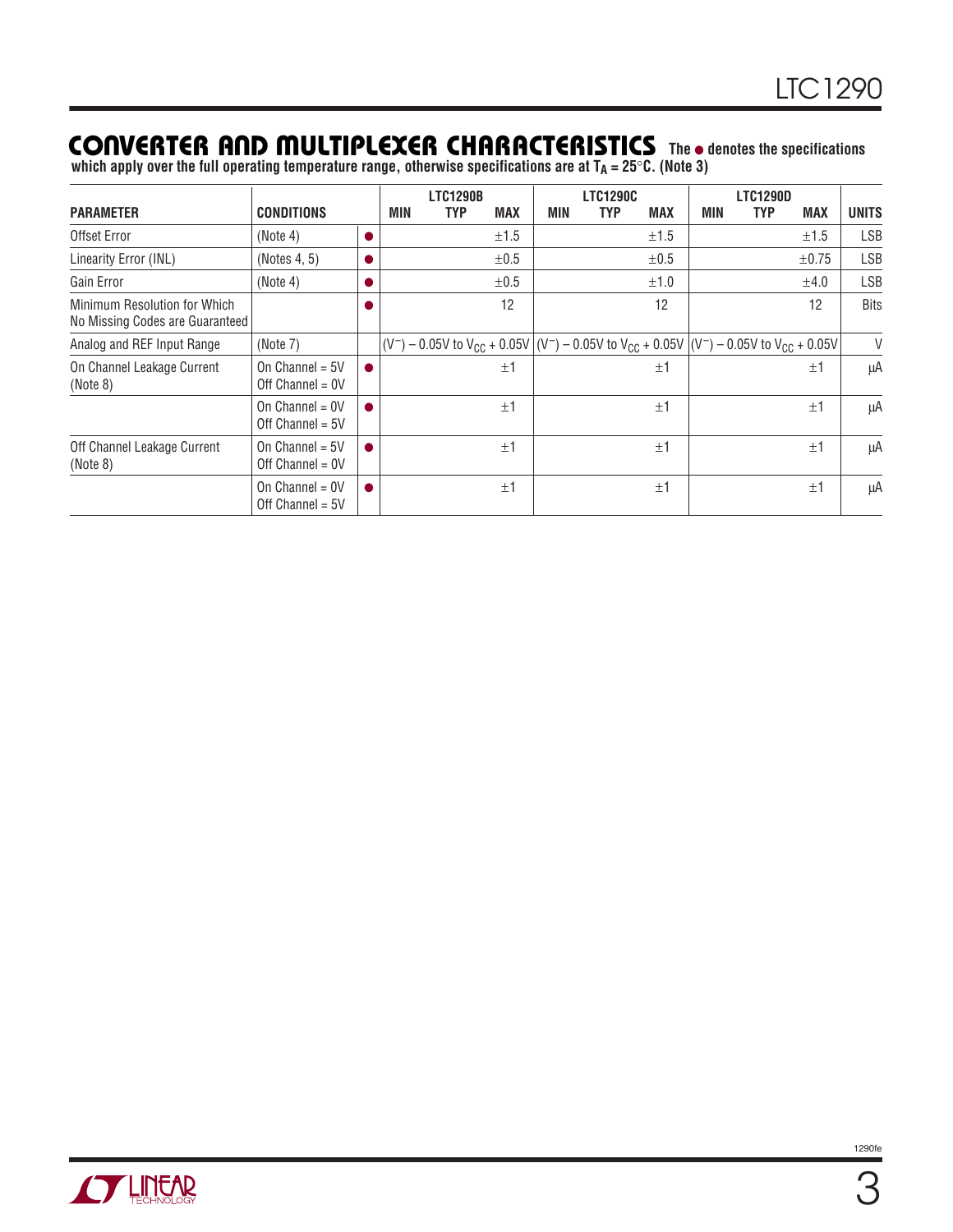**AC CHARACTERISTICS The** ● **denotes the specifications which apply over the full operating temperature range, otherwise specifications are at TA = 25**°**C. (Note 3)**

| <b>SYMBOL</b>                       | <b>PARAMETER</b>                                                    | <b>CONDITIONS</b>                                     |                                                                      |           | LTC1290B/LTC1290C/LTC1290D<br><b>MIN</b> | <b>TYP</b>     | <b>MAX</b> | <b>UNITS</b>          |
|-------------------------------------|---------------------------------------------------------------------|-------------------------------------------------------|----------------------------------------------------------------------|-----------|------------------------------------------|----------------|------------|-----------------------|
| <b>fsclk</b>                        | <b>Shift Clock Frequency</b>                                        | $V_{CC} = 5V$ (Note 6)                                |                                                                      |           | 0                                        |                | 2.0        | <b>MHz</b>            |
| faclk                               | A/D Clock Frequency                                                 | $V_{CC} = 5V$ (Note 6)                                |                                                                      |           | (Note 10)                                |                | 4.0        | <b>MHz</b>            |
| tacc                                | Delay Time from CS↓ to Dou⊤ Data Valid                              | (Note 9)                                              |                                                                      |           |                                          | $\overline{2}$ |            | <b>ACLK</b><br>Cycles |
| tsmpl                               | Analog Input Sample Time                                            | See Operating Sequence                                |                                                                      |           |                                          | $\overline{7}$ |            | <b>SCLK</b><br>Cycles |
| tconv                               | <b>Conversion Time</b>                                              | See Operating Sequence                                |                                                                      |           |                                          | 52             |            | <b>ACLK</b><br>Cycles |
| tcyc                                | <b>Total Cycle Time</b>                                             | See Operating Sequence (Note 6)                       |                                                                      |           | 12 SCLK +<br>56 ACLK                     |                |            | Cycles                |
| $t_{dDD}$                           | Delay Time, SCLK↓ to Dou⊤ Data Valid                                | See Test Circuits                                     | LTC1290BC, LTC1290CC<br>LTC1290DC, LTC1290BI<br>LTC1290CI, LTC1290DI | $\bullet$ |                                          | 130            | 220        | ns                    |
|                                     |                                                                     |                                                       | LTC1290BM, LTC1290CM<br>LTC1290DM<br>(OBSOLETE)                      |           |                                          | 180            | 270        | ns                    |
| t <sub>dis</sub>                    | Delay Time, $\overline{\text{CS}}\text{T}$ to D <sub>OUT</sub> Hi-Z | See Test Circuits                                     |                                                                      |           |                                          | 70             | 100        | ns                    |
| ten                                 | Delay Time, 2nd ACLK↓ to D <sub>OUT</sub> Enabled                   | See Test Circuits                                     |                                                                      |           |                                          | 130            | 200        | ns                    |
| thcs                                | Hold Time, CS After Last SCLK↓                                      | $V_{CC} = 5V$ (Note 6)                                |                                                                      |           | $\Omega$                                 |                |            | ns                    |
| t <sub>hDI</sub>                    | Hold Time, DIN After SCLKT                                          | $V_{CC} = 5V$ (Note 6)                                |                                                                      |           | 50                                       |                |            | ns                    |
| thDO                                | Time Output Data Remains Valid After SCLK↓                          |                                                       |                                                                      |           |                                          | 50             |            | ns                    |
| tf                                  | DOUT Fall Time                                                      | See Test Circuits                                     |                                                                      |           |                                          | 65             | 130        | ns                    |
| tr                                  | <b>DOUT Rise Time</b>                                               | See Test Circuits                                     |                                                                      |           |                                          | 25             | 50         | ns                    |
| $t_{\text{sub}}$                    | Setup Time, D <sub>IN</sub> Stable Before SCLK <sup>T</sup>         | $V_{CC} = 5V$ (Note 6)                                |                                                                      |           | 50                                       |                |            | ns                    |
| $t_{\text{su}}\overline{\text{CS}}$ | Setup Time, CS↓ Before Clocking in<br>First Address Bit             | (Notes 6, 9)                                          |                                                                      |           | 2 ACLK Cycles<br>$+100$ ns               |                |            |                       |
| twhcs                               | CS High Time During Conversion                                      | $V_{CC} = 5V$ (Note 6)                                |                                                                      |           | 52                                       |                |            | <b>ACLK</b><br>Cycles |
| $C_{IN}$                            | Input Capacitance                                                   | Analog Inputs On Channel<br>Analog Inputs Off Channel |                                                                      |           |                                          | 100<br>5       |            | pF<br>pF              |
|                                     |                                                                     | Digital Inputs                                        |                                                                      |           |                                          | 5              |            | pF                    |

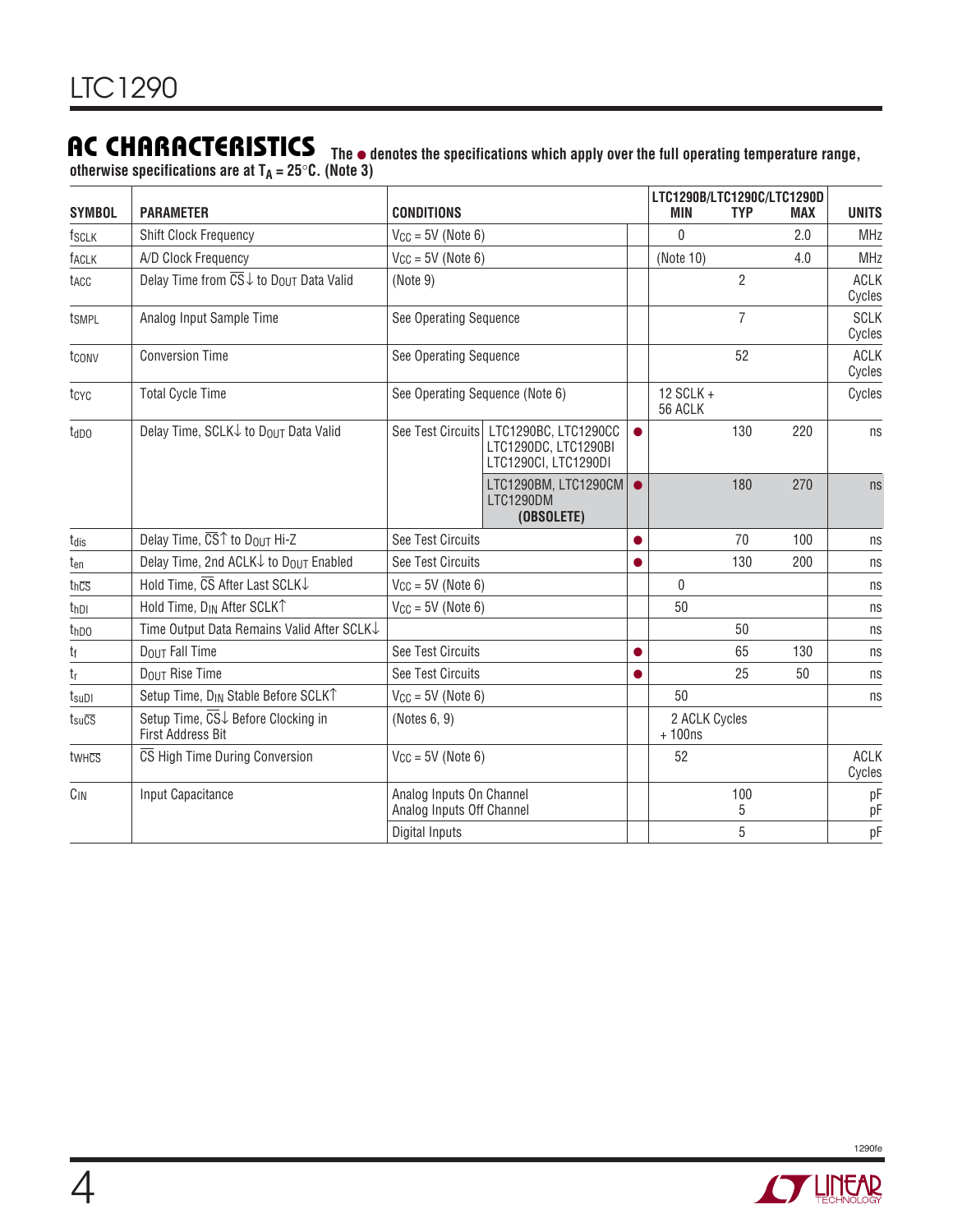### **DIGITAL AND DC ELECTRICAL CHARACTERISTICS** The **e** denotes the specifications which

**apply over the full operating temperature range, otherwise specifications are at TA = 25**°**C. (Note 3)**

| <b>SYMBOL</b>   | <b>PARAMETER</b>               | <b>CONDITIONS</b>                                                               |                                                                      |           | <b>MIN</b> | <b>TYP</b> | LTC1290B/LTC1290C/LTC1290D<br><b>MAX</b> | <b>UNITS</b>     |
|-----------------|--------------------------------|---------------------------------------------------------------------------------|----------------------------------------------------------------------|-----------|------------|------------|------------------------------------------|------------------|
| VIH             | High Level Input Voltage       | $V_{CC} = 5.25V$                                                                |                                                                      |           | 2.0        |            |                                          | V                |
| VIL             | Low Level Input Voltage        | $V_{CC} = 4.75V$                                                                |                                                                      |           |            |            | 0.8                                      | $\vee$           |
| IІН             | High Level Input Current       | $V_{IN} = V_{CC}$                                                               |                                                                      |           |            |            | 2.5                                      | μA               |
| Ιıμ             | Low Level Input Current        | $V_{IN} = 0V$                                                                   |                                                                      | ●         |            |            | $-2.5$                                   | μA               |
| V <sub>OH</sub> | High Level Output Voltage      | $V_{\text{CC}} = 4.75V$                                                         | $I_0 = 10 \mu A$<br>$I_0 = 360 \mu A$                                |           | 2.4        | 4.7<br>4.0 |                                          | $\vee$<br>$\vee$ |
| VOL             | Low Level Output Voltage       | $V_{CC} = 4.75V$                                                                | $I_0 = 1.6mA$                                                        | $\bullet$ |            |            | 0.4                                      | $\vee$           |
| loz             | High-Z Output Leakage          | $V_{OUT} = V_{CC}, \overline{CS}$ High<br>$V_{OUT} = 0V$ , $\overline{CS}$ High |                                                                      |           |            |            | 3<br>$-3$                                | μA<br>μA         |
| <b>ISOURCE</b>  | <b>Output Source Current</b>   | $V_{\text{OUT}} = 0V$                                                           |                                                                      |           |            | $-20$      |                                          | mA               |
| <b>ISINK</b>    | <b>Output Sink Current</b>     | $V_{OUT} = V_{CC}$                                                              |                                                                      |           |            | 20         |                                          | mA               |
| $_{\rm{ICC}}$   | <b>Positive Supply Current</b> | $\overline{\text{CS}}$ High                                                     |                                                                      |           |            | 6          | 12                                       | mA               |
|                 |                                | $\overline{\text{CS}}$ High<br>Power Shutdown<br><b>ACLK Off</b>                | LTC1290BC, LTC1290CC<br>LTC1290DC, LTC1290BI<br>LTC1290CI, LTC1290DI | ●         |            | 5          | 10                                       | μA               |
|                 |                                |                                                                                 | LTC1290BM, LTC1290CM<br>LTC1290DM<br>(OBSOLETE)                      |           |            | 5          | 15                                       | μA               |
| <b>IREF</b>     | Reference Current              | $V_{REF} = 5V$                                                                  |                                                                      |           |            | 10         | 50                                       | μA               |
| I-              | <b>Negative Supply Current</b> | $\overline{\text{CS}}$ High                                                     |                                                                      |           |            |            | 50                                       | μA               |

**Note 1:** Absolute Maximum Ratings are those values beyond which the life of a device may be impaired.

**Note 2:** All voltage values are with respect to ground with DGND, AGND and REF– wired together (unless otherwise noted).

**Note 3:**  $V_{CC} = 5V$ ,  $V_{REF} = 5V$ ,  $V_{REF} = 0V$ ,  $V = 0V$  for unipolar mode and –5V for bipolar mode, ACLK = 4.0MHz unless otherwise specified.

**Note 4:** These specs apply for both unipolar and bipolar modes. In bipolar mode, one LSB is equal to the bipolar input span  $(2V_{REF})$  divided by 4096. For example, when  $V_{REF} = 5V$ , 1LSB (bipolar) =  $2(5V)/4096 = 2.44mV$ .

**Note 5:** Integral nonlinearity is defined as the deviation of a code from a straight line passing through the actual endpoints of the transfer curve. The deviation is measured from the center of the quantization band.

**Note 6:** Recommended operating conditions.

**Note 7:** Two on-chip diodes are tied to each reference and analog input which will conduct for reference or analog input voltages one diode drop below  $V^-$  or one diode drop above  $V_{CC}$ . Be careful during testing at low

 $V_{\text{CC}}$  levels (4.5V), as high level reference or analog inputs (5V) can cause this input diode to conduct, especially at elevated temperatures and cause errors for inputs near full scale. This spec allows 50mV forward bias of either diode. This means that as long as the reference or analog input does not exceed the supply voltage by more than 50mV, the output code will be correct. To achieve an absolute 0V to 5V input voltage range will therefore require a minimum supply voltage of 4.950V over initial tolerance, temperature variations and loading.

**Note 8:** Channel leakage current is measured after the channel selection.

**Note 9:** To minimize errors caused by noise at the chip select input, the internal circuitry waits for two ACLK falling edge after a chip select falling edge is detected before responding to control input signals. Therefore, no attempt should be made to clock an address in or data out until the minimum chip select setup time has elapsed.

**Note 10:** Increased leakage currents at elevated temperatures cause the S/H to droop, therefore it's recommended that  $f_{\text{ACLK}} \ge 125$  kHz at 85°C and  $f_{ACLK} \ge 15$ kHz at 25°C.

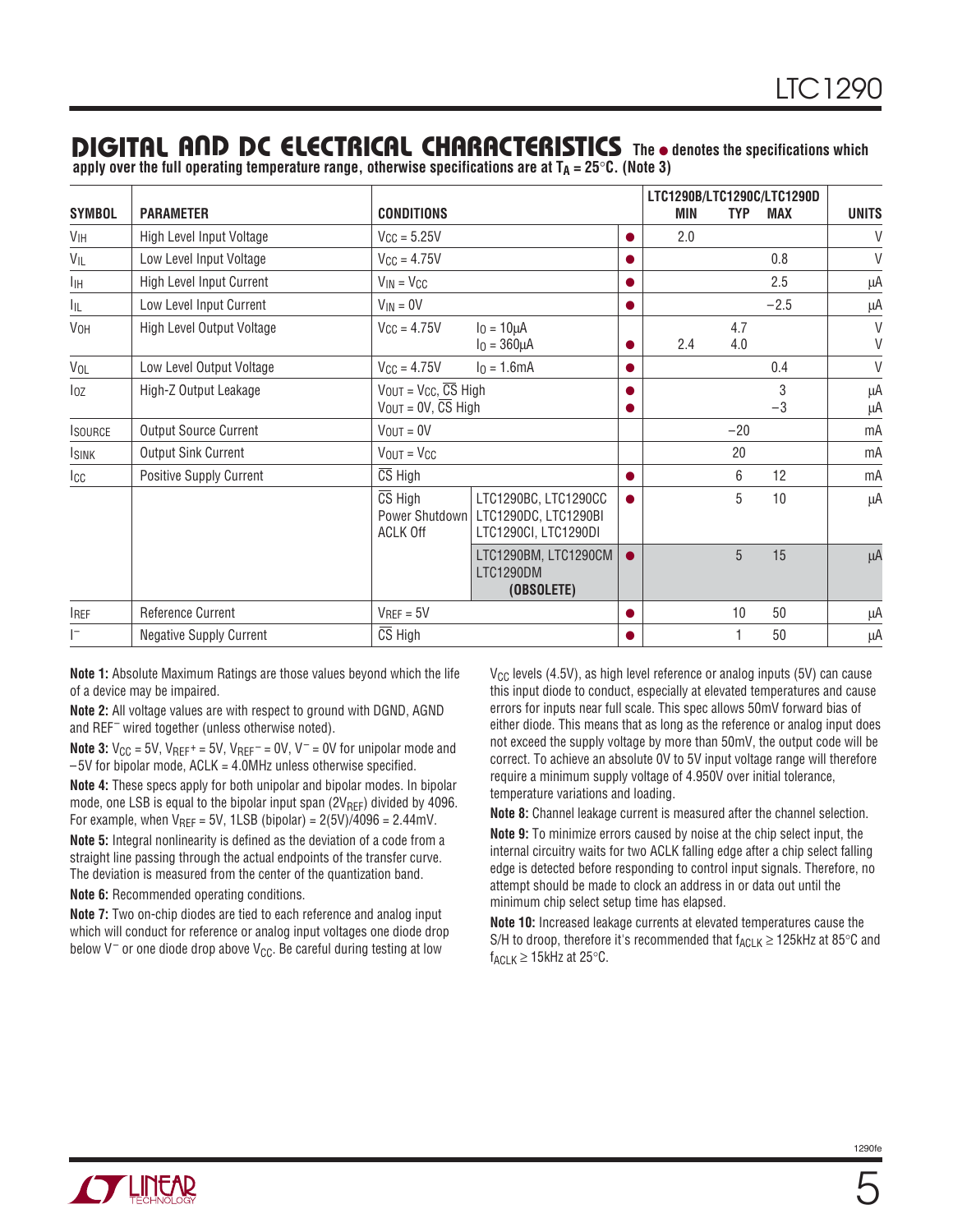# **C C HARA TERISTICS U W TYPICAL PERFOR A CE**



 1290fe 4MHz VALUE IS FIRST DETECTED.

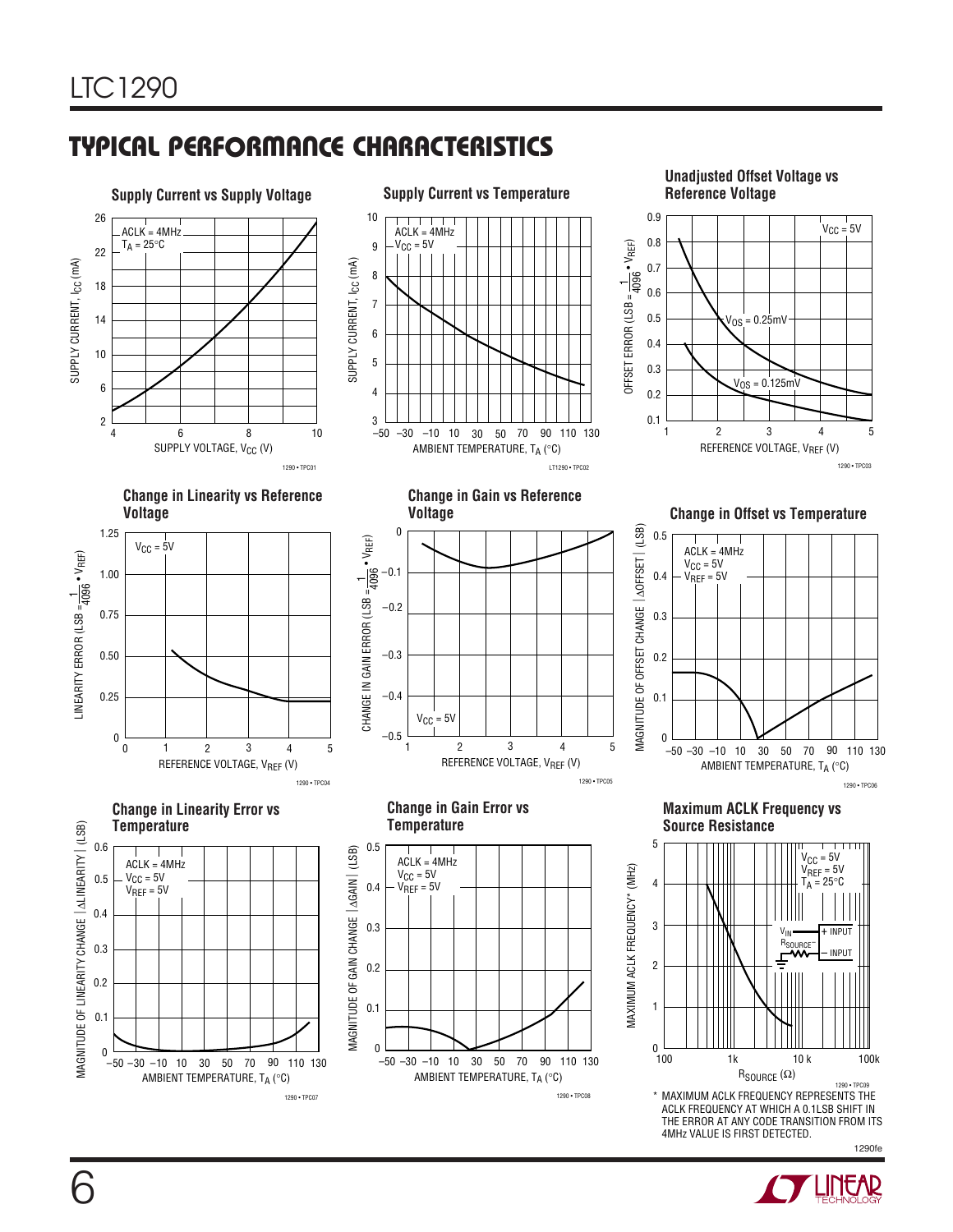# **TYPICAL PERFORMANCE CHARACTERISTICS**



# **PIN FUNCTIONS**

**CH0 to CH7 (Pin 1 to Pin 8):** Analog Inputs. The analog inputs must be free of noise with respect to AGND.

**COM (Pin 9):** Common. The common pin defines the zero reference point for all single-ended inputs. It must be free of noise and is usually tied to the analog ground plane.

**DGND (Pin 10):** Digital Ground. This is the ground for the internal logic. Tie to the ground plane.

**AGND (Pin 11):** Analog Ground. AGND should be tied directly to the analog ground plane.

**V– (Pin 12):** Negative Supply. Tie V– to most negative potential in the circuit. (Ground in single supply applications.)

**REF–, REF+ (Pins 13, 14):** Reference Inputs. The reference inputs must be kept free of noise with respect to AGND.

**CS (Pin 15):** Chip Select Input. A logic low on this input enables data transfer.

**D<sub>OUT</sub> (Pin 16):** Digital Data Output. The A/D conversion result is shifted out of this output.

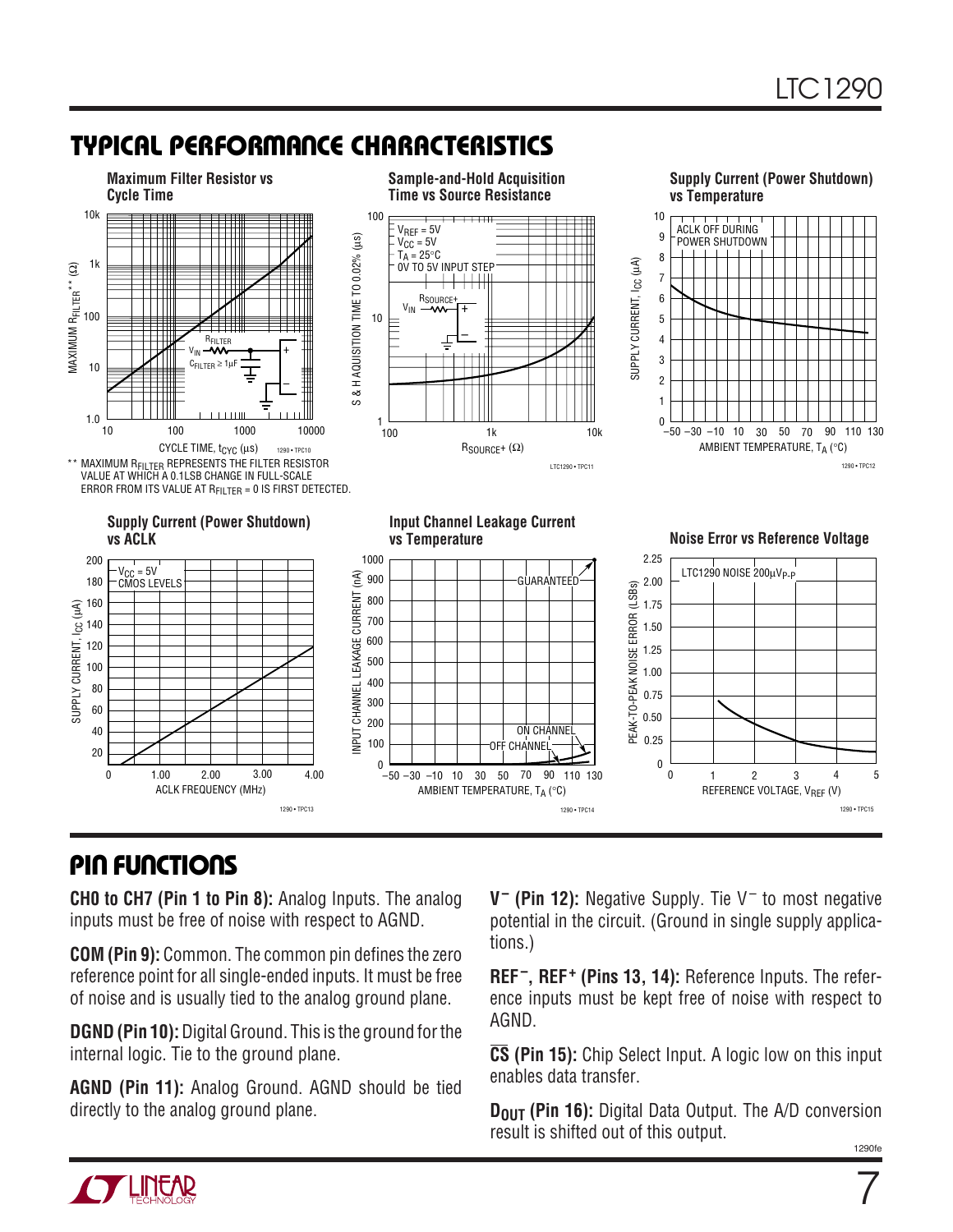# **PIN FUNCTIONS**

**DIN (Pin 17):** Digital Data Input. The A/D configuration word is shifted into this input after CS is recognized.

**SCLK (Pin 18):** Shift Clock. This clock synchronizes the serial data transfer.

**ACLK (Pin 19):** A/D Conversion Clock. This clock controls the A/D conversion process.

V<sub>CC</sub> (Pin 20): Positive Supply. This supply must be kept free of noise and ripple by bypassing directly to the analog ground plane.



# **BLOCK DIAGRAM**

# **TEST CIRCUITS**







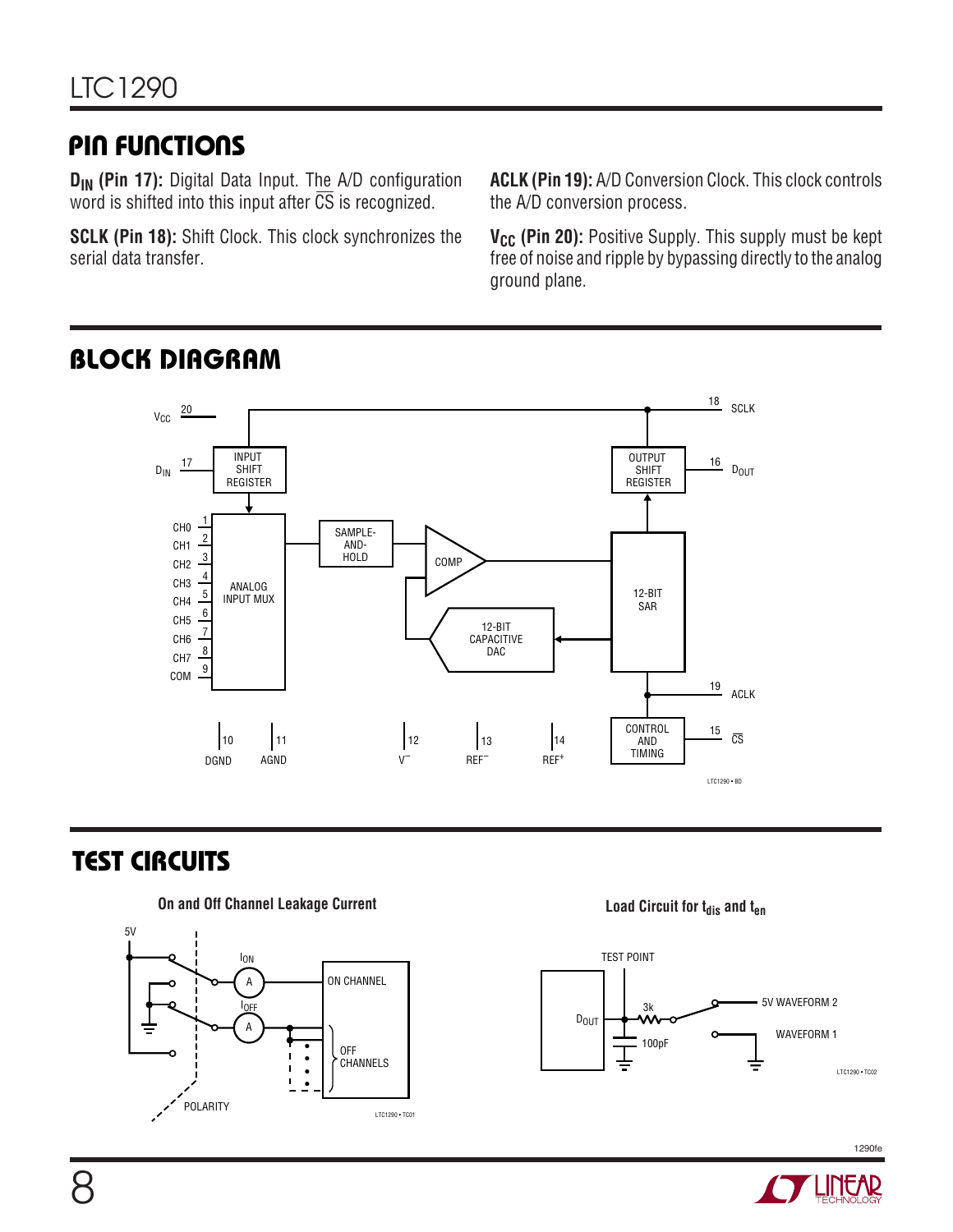# **TEST CIRCUITS**

#### **Voltage Waveforms for DOUT Delay Time, toppo**



#### Voltage Waveform for D<sub>OUT</sub> Rise and Fall Times,  $t_r$ ,  $t_f$



#### **Load Circuit for t<sub>dDO</sub>, t<sub>r</sub> and t<sub>f</sub>**







NOTE 1: WAVEFORM 1 IS FOR AN OUTPUT WITH INTERNAL CONDITIONS SUCH THAT THE OUTPUT IS HIGH UNLESS DISABLED BY THE OUTPUT CONTROL. NOTE 2: WAVEFORM 2 IS FOR AN OUTPUT WITH INTERNAL CONDITIONS SUCH THAT THE OUTPUT IS LOW UNLESS DISABLED BY THE OUTPUT CONTROL.



9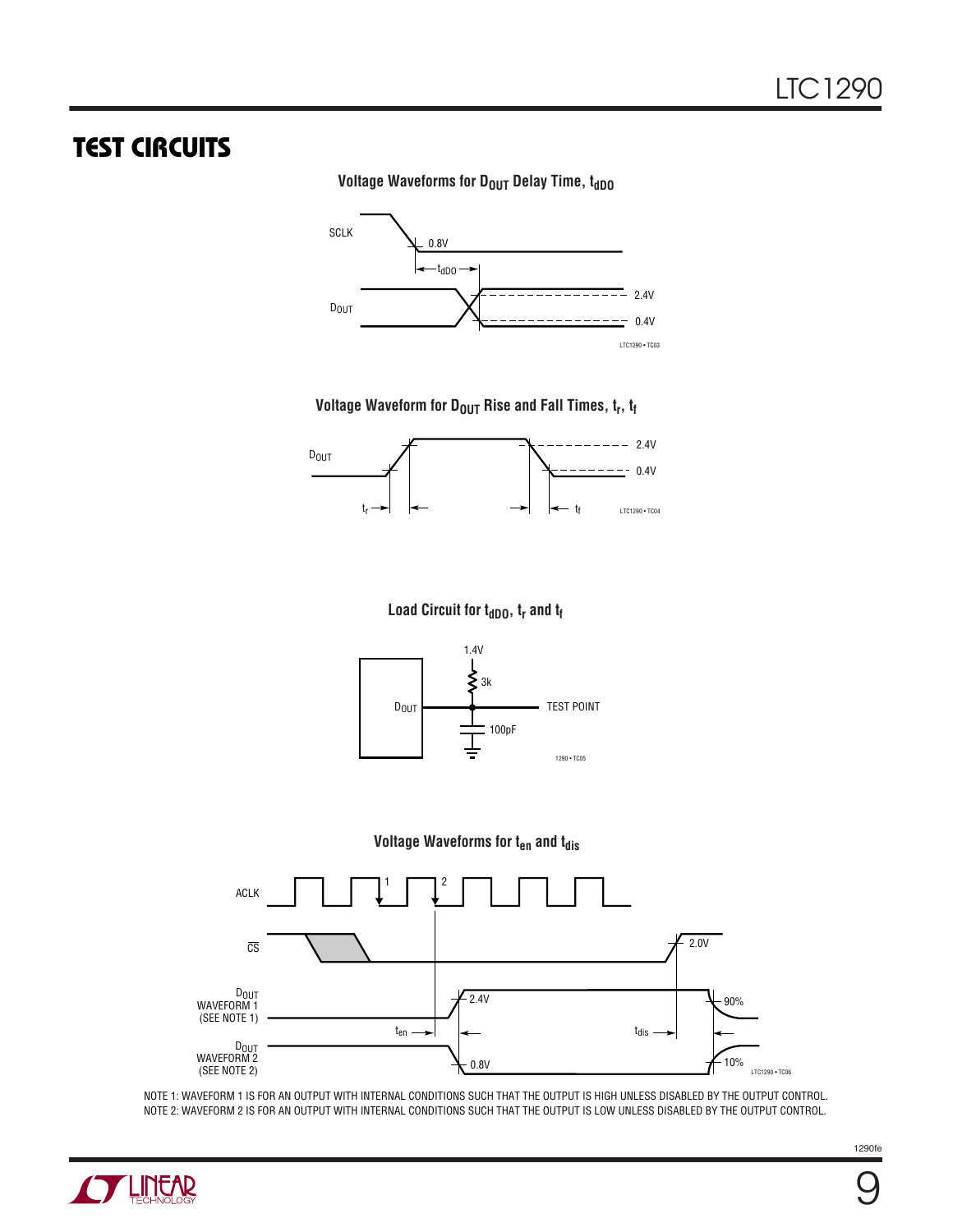The LTC1290 is a data acquisition component which contains the following functional blocks:

- 1. 12-bit successive approximation capacitive A/D converter
- 2. Analog multiplexer (MUX)
- 3. Sample-and-hold (S/H)
- 4. Synchronous, full duplex serial interface
- 5. Control and timing logic

### **DIGITAL CONSIDERATIONS**

### **Serial Interface**

The LTC1290 communicates with microprocessors and other external circuitry via a synchronous, full duplex, four-wire serial interface (see Operating Sequence). The shift clock (SCLK) synchronizes the data transfer with each bit being transmitted on the falling SCLK edge and captured on the rising SCLK edge in both transmitting and receiving systems. The data is transmitted and received simultaneously (full duplex).

Data transfer is initiated by a falling chip select ( $\overline{CS}$ ) signal. After the falling  $\overline{CS}$  is recognized, an 8-bit input word is shifted into the  $D_{IN}$  input which configures the LTC1290 for the next conversion. Simultaneously, the result of the

previous conversion is output on the  $D_{\text{OUT}}$  line. At the end of the data exchange the requested conversion begins and  $CS$  should be brought high. After  $t_{CONV}$ , the conversion is complete and the results will be available on the next data transfer cycle. As shown below, the result of a conversion is delayed by one CS cycle from the input word requesting it.



### **Input Data Word**

The LTC1290 8-bit data word is clocked into the  $D_{IN}$  input on the first eight rising SCLK edges after chip select is recognized. Further inputs on the  $D_{IN}$  pin are then ignored until the next  $\overline{CS}$  cycle. The eight bits of the input word are defined as follows:







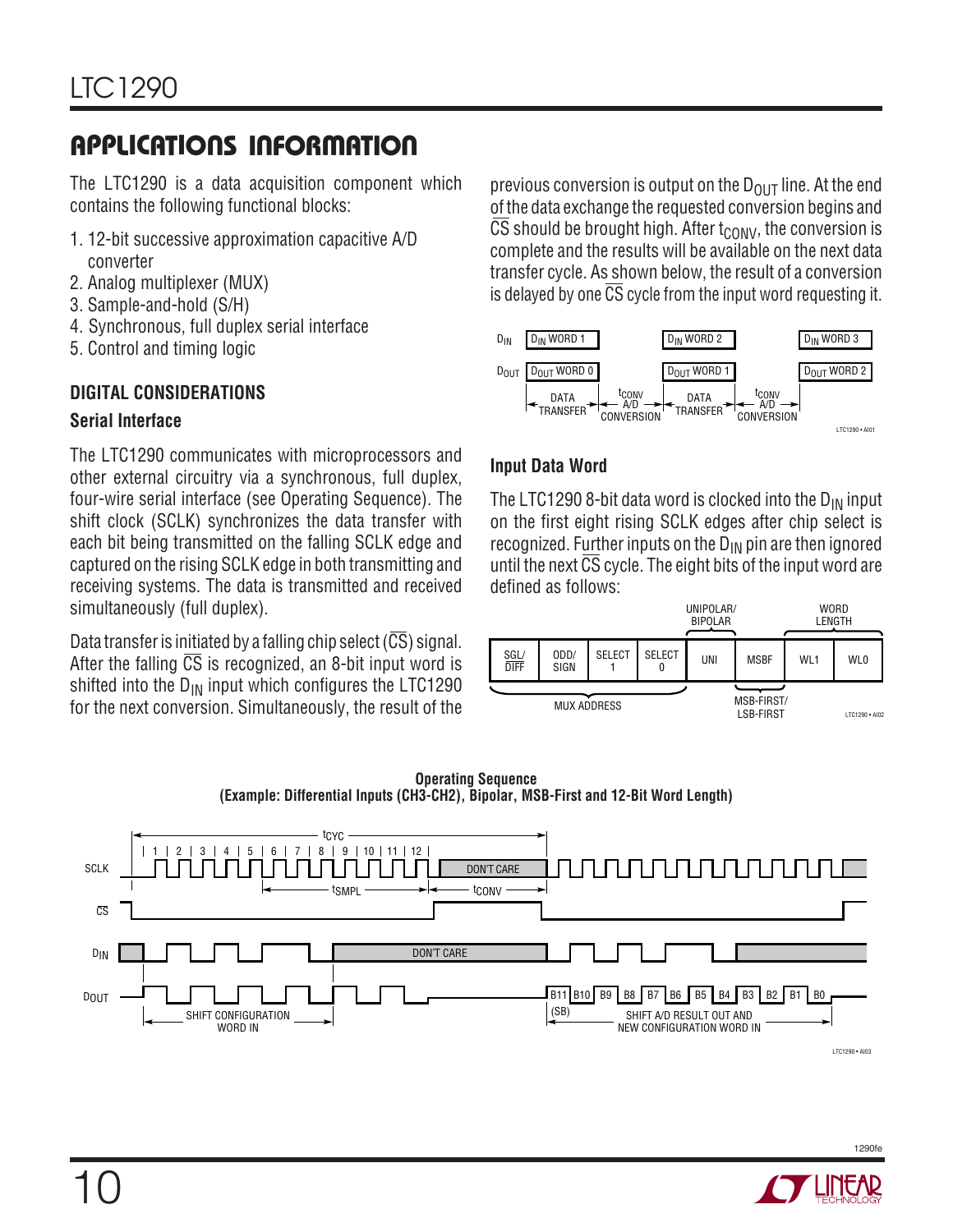### **MUX Address**

The first four bits of the input word assign the MUX configuration for the requested conversion. For a given channel selection, the converter will measure the voltage between the two channels indicated by the  $+$  and  $-$  signs in the selected row of Table 1. Note that in differential

mode (SGL/ $\overline{DIFF} = 0$ ) measurements are limited to four adjacent input pairs with either polarity. In single-ended mode, all input channels are measured with respect to COM.

#### **Table 1. Multiplexer Channel Selection**

|                     | <b>MUX ADDRESS</b>        |                    |   |  | DIFFERENTIAL CHANNEL SELECTION |   |           |   |   |           |   |                    | <b>MUX ADDRESS</b>        |                    |   |                |                | SINGLE-ENDED CHANNEL SELECTION |           |   |            |
|---------------------|---------------------------|--------------------|---|--|--------------------------------|---|-----------|---|---|-----------|---|--------------------|---------------------------|--------------------|---|----------------|----------------|--------------------------------|-----------|---|------------|
| <b>SGL/</b><br>DIFF | <b>ODD</b><br><b>SIGN</b> | <b>SELECT</b><br>0 |   |  |                                |   | 3         | 4 |   | 6         |   | SGL<br><b>DIFF</b> | <b>ODD</b><br><b>SIGN</b> | <b>SELECT</b><br>n |   | $\overline{2}$ | 3              |                                | 5         | 6 | <b>COM</b> |
|                     |                           |                    |   |  | —                              |   |           |   |   |           |   |                    |                           |                    |   |                |                |                                |           |   |            |
|                     |                           |                    |   |  |                                |   |           |   |   |           |   |                    |                           |                    |   | $\ddot{}$      |                |                                |           |   |            |
|                     |                           | 0                  |   |  |                                |   |           |   | – |           |   |                    |                           |                    |   |                |                |                                |           |   |            |
|                     |                           |                    |   |  |                                |   |           |   |   | $\ddot{}$ | – |                    |                           |                    |   |                |                |                                |           | ÷ |            |
|                     |                           | 0                  | — |  | $\overline{+}$                 |   |           |   |   |           |   |                    |                           |                    | ÷ |                |                |                                |           |   |            |
|                     |                           |                    |   |  |                                | - | $\ddot{}$ |   |   |           |   |                    |                           |                    |   |                | $\overline{ }$ |                                |           |   |            |
|                     |                           |                    |   |  |                                |   |           | I |   |           |   |                    |                           |                    |   |                |                |                                | $\ddot{}$ |   |            |
|                     |                           |                    |   |  |                                |   |           |   |   |           |   |                    |                           |                    |   |                |                |                                |           |   |            |

#### **4 Differential**











**Changing the MUX Assignment "On the Fly"**







11

LTC1290 • F01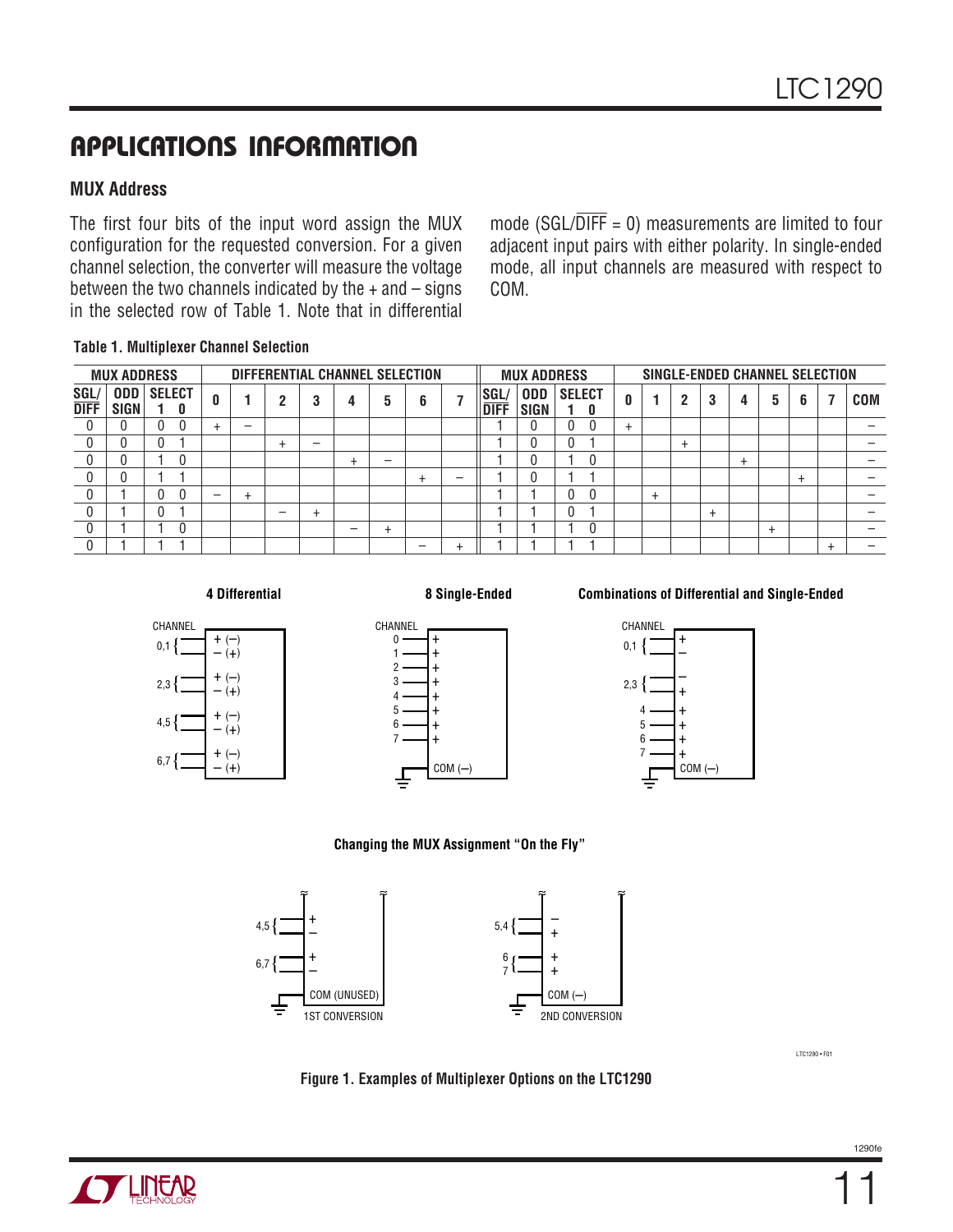### **Unipolar/Bipolar (UNI)**

The fifth input bit (UNI) determines whether the conversion will be unipolar or bipolar. When UNI is a logical one, a unipolar conversion will be performed on the selected

input voltage. When UNI is a logical zero, a bipolar conversion will result. The input span and code assignment for each conversion type are shown in the figures below.

### **Unipolar Output Code (UNI = 1)**

| <b>OUTPUT CODE</b>           | <b>INPUT VOLTAGE</b>                 | <b>INPUT VOLTAGE</b><br>$(V_{RFF} = 5V)$ |
|------------------------------|--------------------------------------|------------------------------------------|
| 11111111111<br>111111111110  | $V_{REF} - 1LSB$<br>$V_{REF} - 2LSB$ | 4.9988V<br>4.9976V                       |
|                              |                                      |                                          |
| 000000000001<br>000000000000 | 1LSB<br>n۷                           | 0.0012V                                  |
|                              |                                      | I TC1290 . AI04a                         |



| <b>OUTPUT CODE</b>           | <b>INPUT VOLTAGE</b>                               | <b>INPUT VOLTAGE</b><br>$(V_{RFF} = 5V)$ | <b>OUTPUT CODE</b>           | INPUT VOLTAGE                       | INPUT VOLTAGE<br>$(V_{RFF} = 5V)$ |
|------------------------------|----------------------------------------------------|------------------------------------------|------------------------------|-------------------------------------|-----------------------------------|
| 011111111111<br>011111111110 | $V_{\text{RFF}} - 1LSB$<br>$V_{\text{RFF}} - 2LSB$ | 4.9976V<br>4.9851V                       | 111111111111<br>111111111110 | $-1LSB$<br>$-2LSB$                  | $-0.0024V$<br>$-0.0048V$          |
|                              |                                                    |                                          |                              |                                     |                                   |
| 000000000001<br>000000000000 | 1LSB<br>0V                                         | 0.0024V<br>0V                            | 100000000001<br>100000000000 | $-(V_{REF}) + 1LSB$<br>$-(V_{REF})$ | $-4.9976V$<br>$-5.0000V$          |
|                              |                                                    |                                          |                              |                                     | LTC1290 AI05a                     |



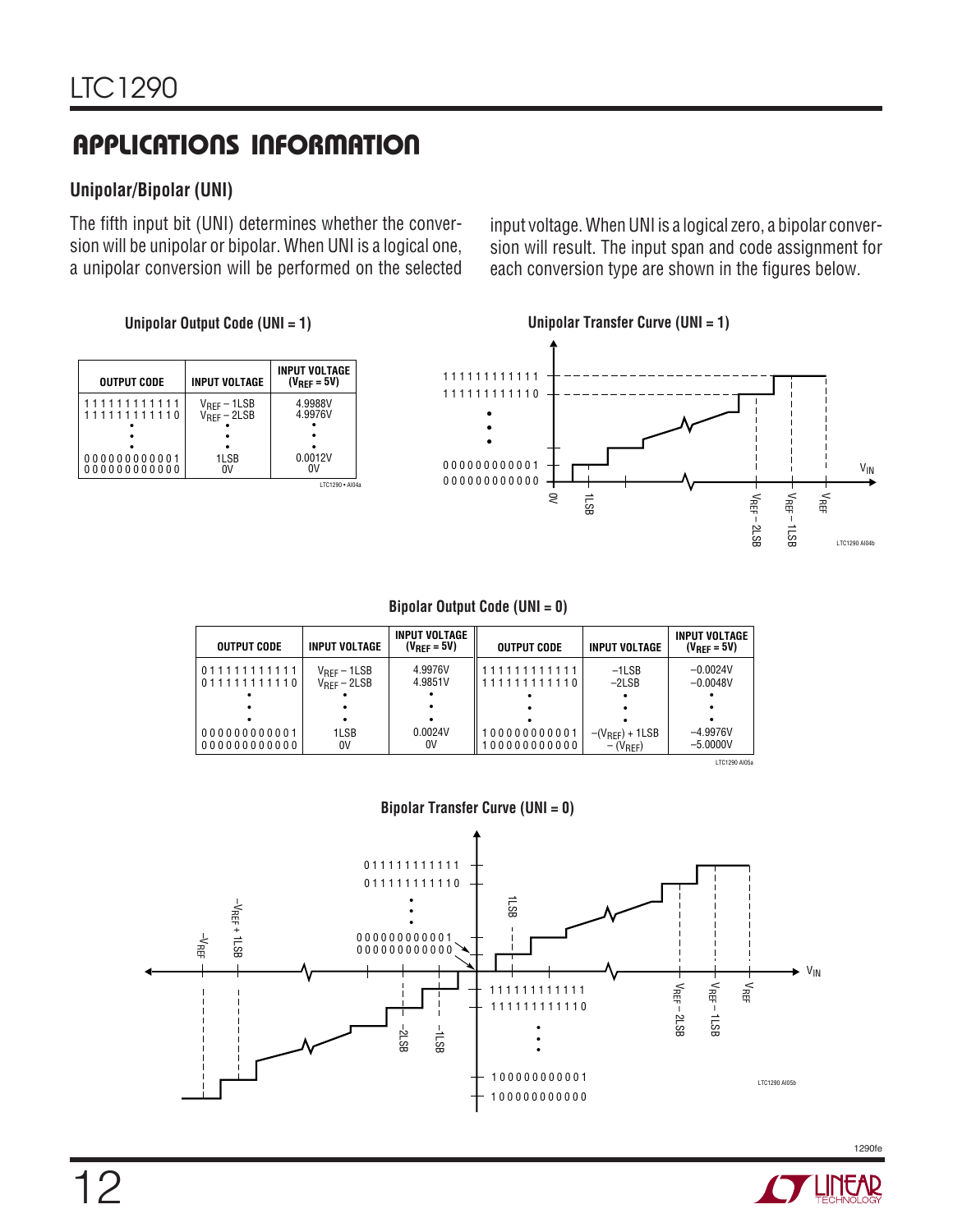### **MSB-First/LSB-First Format (MSBF)**

The output data of the LTC1290 is programmed for MSBfirst or LSB-first sequence using the MSBF bit. For MSB first output data the input word clocked to the LTC1290 should always contain a logical one in the sixth bit location (MSBF bit). Likewise for LSB-first output data the input word clocked to the LTC1290 should always contain a zero in the MSBF bit location. The MSBF bit affects only the order of the output data word. The order of the input word is unaffected by this bit.

| <b>MSBF</b> | <b>OUTPUT FORMAT</b> |
|-------------|----------------------|
|             | <b>LSB First</b>     |
|             | <b>MSB First</b>     |

### **Word Length (WL1, WL0) and Power Shutdown**

The last two bits of the input word (WL1 and WL0) program the output data word length and the power shutdown feature of the LTC1290. Word lengths of 8, 12 or 16 bits can be selected according to the following table. The WL1 and WL0 bits in a given  $D_{IN}$  word control the length of the present, not the next,  $D_{OUT}$  word. WL1 and WL0 are never "don't cares" and must be set for the correct  $D_{\text{OUT}}$  word length even when a "dummy"  $D_{\text{IN}}$  word is sent. On any transfer cycle, the word length should be made equal to the number of SCLK cycles sent by the MPU. Power down will occur when  $W<sub>L1</sub> = 0$  and  $W<sub>L0</sub> = 1$ is selected. The previous conversion result will be clocked out as a 10 bit word so a "dummy" conversion is required before powering down the LTC1290. Conversions are resumed once  $\overline{CS}$  goes low or an SCLK is applied, if  $\overline{CS}$  is already low.

| WI 1 | <b>WLO</b> | <b>OUTPUT WORD LENGTH</b> |
|------|------------|---------------------------|
|      |            | 8-Bits                    |
|      |            | Power Shutdown            |
|      |            | 12-Bits                   |
|      |            | 16-Bits                   |

### **Deglitcher**

A deglitching circuit has been added to the Chip Select input of the LTC1290 to minimize the effects of errors caused by noise on that input. This circuit ignores changes in state on the  $\overline{CS}$  input that are shorter in duration than one ACLK cycle. After a change of state on the  $\overline{\text{CS}}$  input, the LTC1290 waits for two falling edge of the ACLK before recognizing a valid chip select. One indication of CS recognition is the  $D_{OUT}$  line becoming active (leaving the Hi-Z state). Note that the deglitching applies to both the rising and falling CS edges.

### **CS Low During Conversion**

In the normal mode of operation,  $\overline{CS}$  is brought high during the conversion time. The serial port ignores any SCLK activity while  $\overline{CS}$  is high. The LTC1290 will also operate with  $\overline{\text{CS}}$  low during the conversion. In this mode, SCLK must remain low during the conversion as shown in the following figure. After the conversion is complete, the  $D_{\text{OUT}}$  line will become active with the first output bit. Then the data transfer can begin as normal.



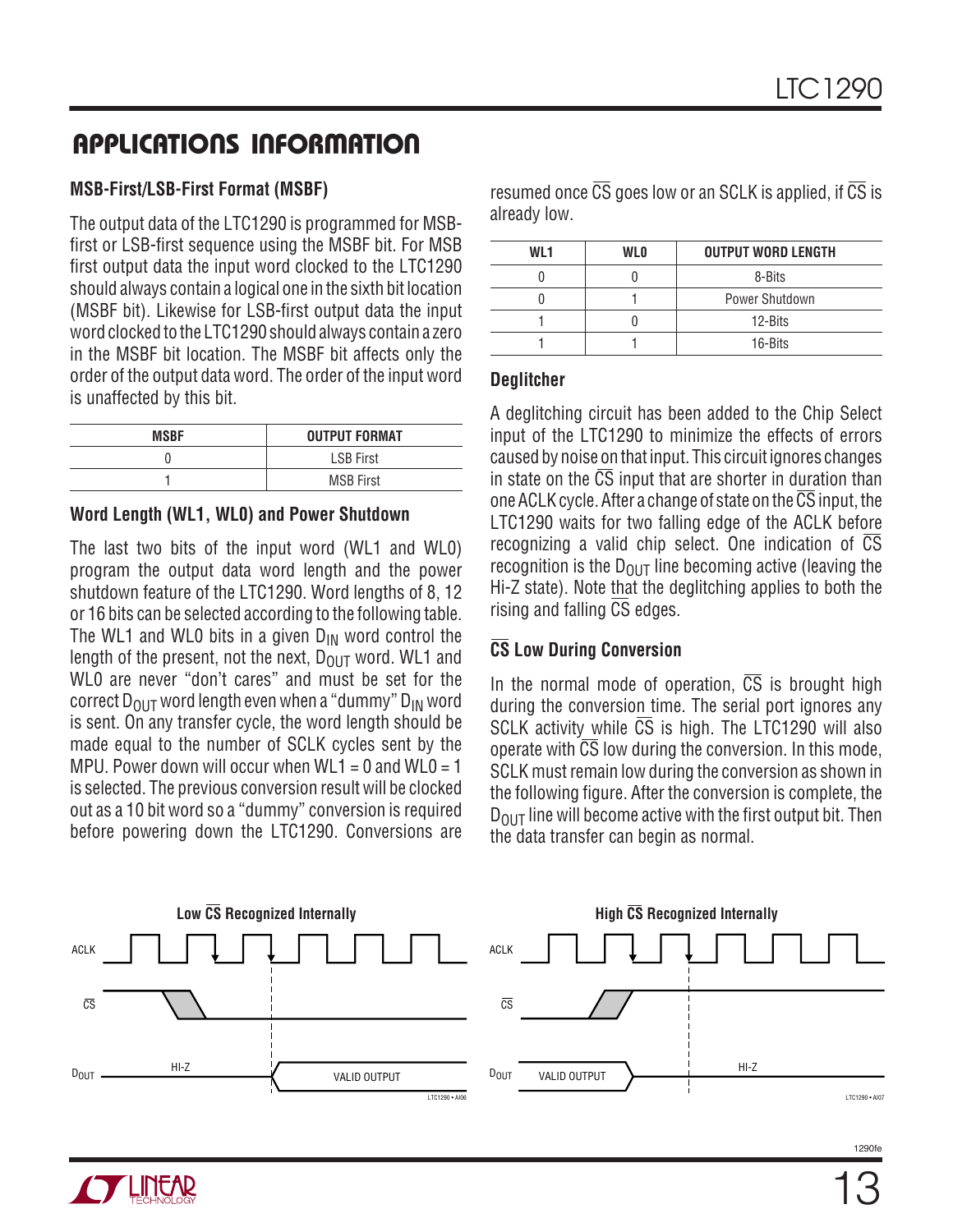#### **8-Bit Word Length**











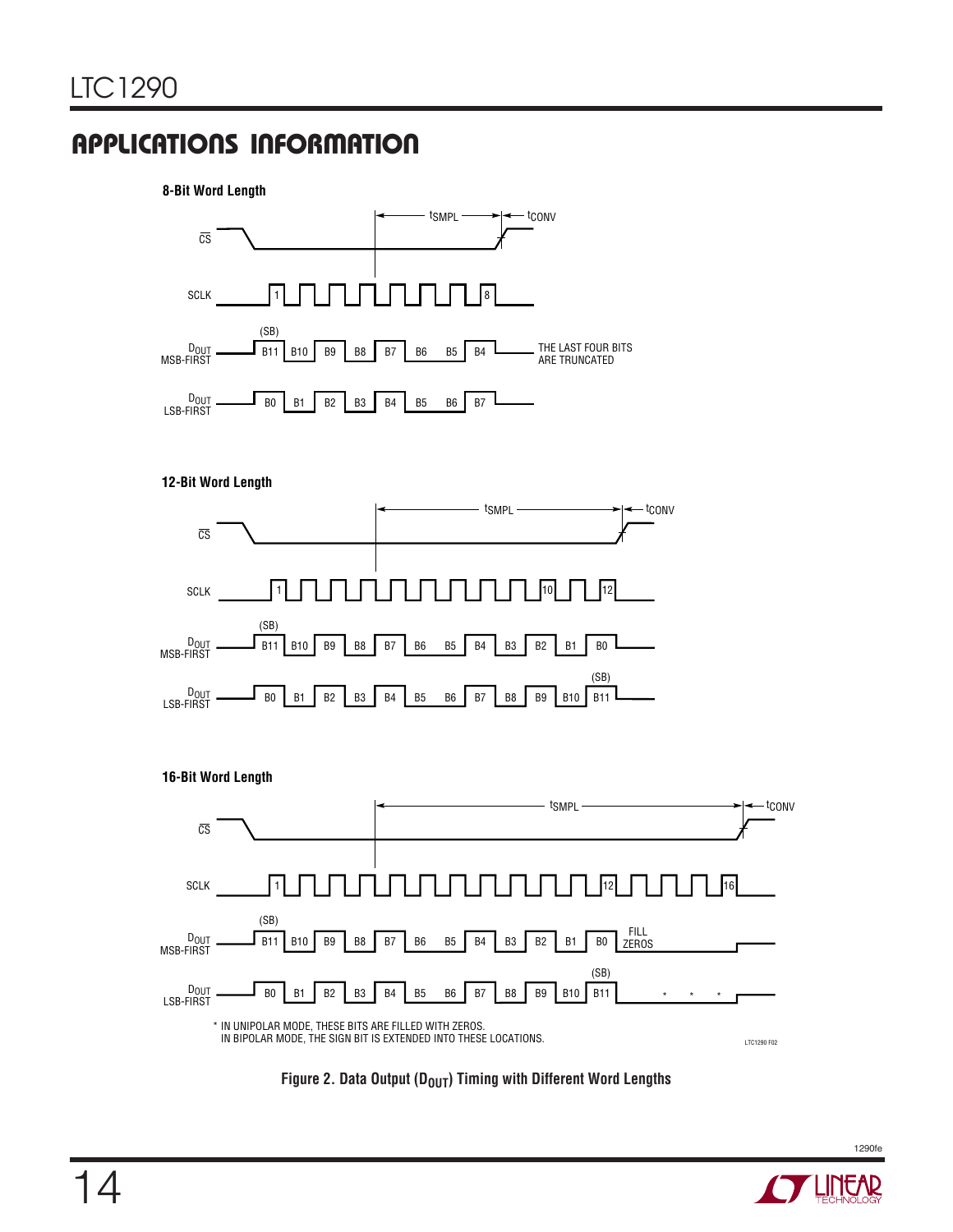

**Figure 4. CS Low During Conversion (CS Must go High to Low Once to Insure Proper Operation in this Mode)**

### **Microprocessor Interfaces**

The LTC1290 can interface directly (without external hardware) to most popular microprocessor (MPU) synchronous serial formats (see Table 2). If an MPU without a serial interface is used, then four of the MPU's parallel port lines can be programmed to form the serial link to the LTC1290. Included here are two serial interface examples and one example showing a parallel port programmed to form the serial interface

### **Serial Port Microprocessors**

Most synchronous serial formats contain a shift clock (SCLK) and two data lines, one for transmitting and one for receiving. In most cases data bits are transmitted on the falling edge of the clock (SCLK) and captured on the rising edge. However, serial port formats vary among MPU manufactures as to the smallest number of bits that can be sent in one group (e.g., 4-bit, 8-bit or 16-bit transfers). They also vary as to the order in which the bits are transmitted (LSB or MSB first). The following examples show how the LTC1290 accommodates these differences.

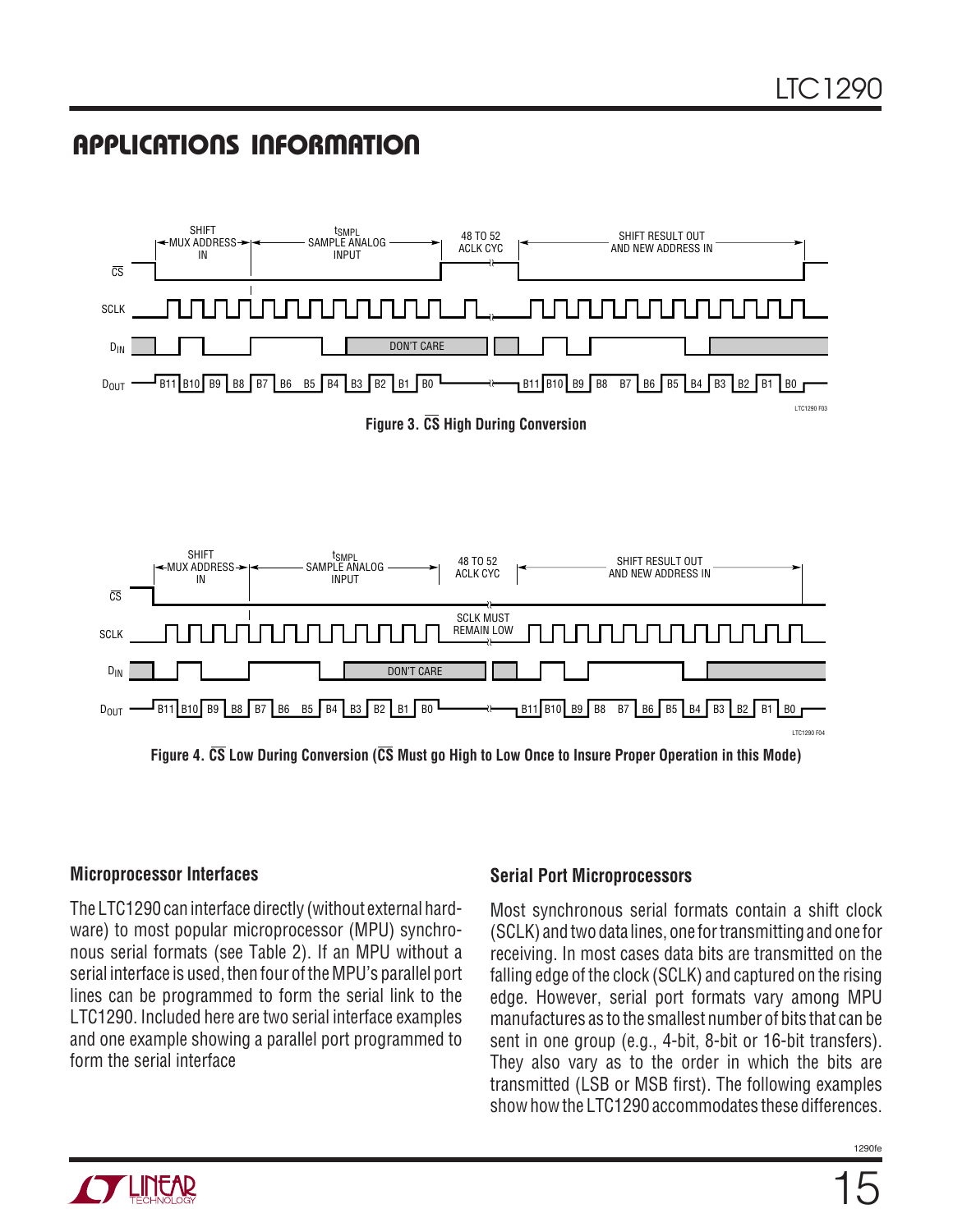**Table 2. Microprocessors with Hardware Serial Interfaces Compatible with the LTC1290\*\***

| <b>PART NUMBER</b>            | <b>TYPE OF INTERFACE</b> |
|-------------------------------|--------------------------|
| Motorola                      |                          |
| MC6805S2, S3                  | SPI                      |
| MC68HC11                      | SPI                      |
| MC68HC05                      | SPI                      |
| <b>RCA</b>                    |                          |
| CDP68HC05                     | SPI                      |
| Hitachi                       |                          |
| HD6305                        | <b>SCI Synchronous</b>   |
| HD6301                        | <b>SCI Synchronous</b>   |
| HD63701                       | <b>SCI Synchronous</b>   |
| HD6303                        | <b>SCI Synchronous</b>   |
| HD64180                       | <b>SCI Synchronous</b>   |
| <b>National Semiconductor</b> |                          |
| COP400 Family                 | MICROWIRE™               |
| COP800 Family                 | MICROWIRE/PLUS™          |
| <b>NS8050U</b>                | MICROWIRE/PLUS           |
| HPC16000 Family               | MICROWIRE/PLUS           |
| <b>Texas Instruments</b>      |                          |
| TMS7002                       | Serial Port              |
| <b>TMS7042</b>                | Serial Port              |
| <b>TMS70C02</b>               | Serial Port              |
| <b>TMS70C42</b>               | Serial Port              |
| TMS32011*                     | Serial Port              |
| TMS32020                      | Serial Port              |
| TMS370C050                    | SPI                      |

\*Requires external hardware

\*\* Contact factory for interface information for processors not on this list

#### **Hardware and Software Interface to COP402 Processor**



#### **DOUT from LTC1290 Stored in COP402 RAM**



**National MICROWIRE (COP402)**

The COP402 transfers data MSB first and in 4-bit increments (nibbles). This is easily accommodated by setting the LTC1290 to MSB-first format and 12-bit word length. The data output word is then received by the COP402 in three 4-bit blocks.

#### **COP402 Code**

|      | <b>MNEMONIC</b> | <b>COMMENTS</b>                          |
|------|-----------------|------------------------------------------|
|      | CLRA            | Must be First Instruction                |
|      | LBI<br>1,0      | $BR = 1BD = 0$ Initialize B Reg.         |
|      | STII<br>8       | First $D_{IN}$ Nibble in \$10            |
|      | STII E          | Second D <sub>IN</sub> Nibble in \$11    |
|      | STII<br>0       | Null Data in $$12, B = $13$              |
|      | LEI<br>C        | Set EN to (1100) BIN                     |
| LOOP | SC              | <b>Carry Set</b>                         |
|      | LDD<br>1,0      | Load First D <sub>IN</sub> Nibble In ACC |
|      | OGI.<br>0       | Go (CS) Cleared                          |
|      | XAS             | ACC to Shift Reg. Begin Shift            |
|      | LDD<br>1,1      | Load Next D <sub>IN</sub> Nibble in ACC  |
|      | NOP             | Timing                                   |
|      | XAS             | Next Nibble, Shift Continues             |
|      | XIS.<br>0       | First Nibble $D_{OIII}$ to \$13          |
|      | $LDD$ 1,2       | Put Null Data in ACC                     |
|      | XAS             | Shift Continues, D <sub>OUT</sub> to ACC |
|      | XIS<br>0        | Next Nibble D <sub>OUT</sub> to \$14     |
|      | RC              | Clear Carry                              |
|      | CLRA            | Clear ACC                                |
|      | XAS             | Third Nibble D <sub>OUT</sub> to ACC     |
|      | OGI.<br>1       | Go (CS) Set                              |
|      | XIS<br>0        | Third Nibble D <sub>OUT</sub> to \$15    |
|      | LBI<br>1,3      | Set B Reg. For Next Loop                 |

#### **Motorola SPI (MC68HC05C4)**

The MC68HC05C4 transfers data MSB first and in 8-bit increments. Programming the LTC1290 for MSB-first format and 16-bit word length allows the 12-bit data output to be received by the MPU as two 8-bit bytes with the final four unused bits filled with zeros by the LTC1290.



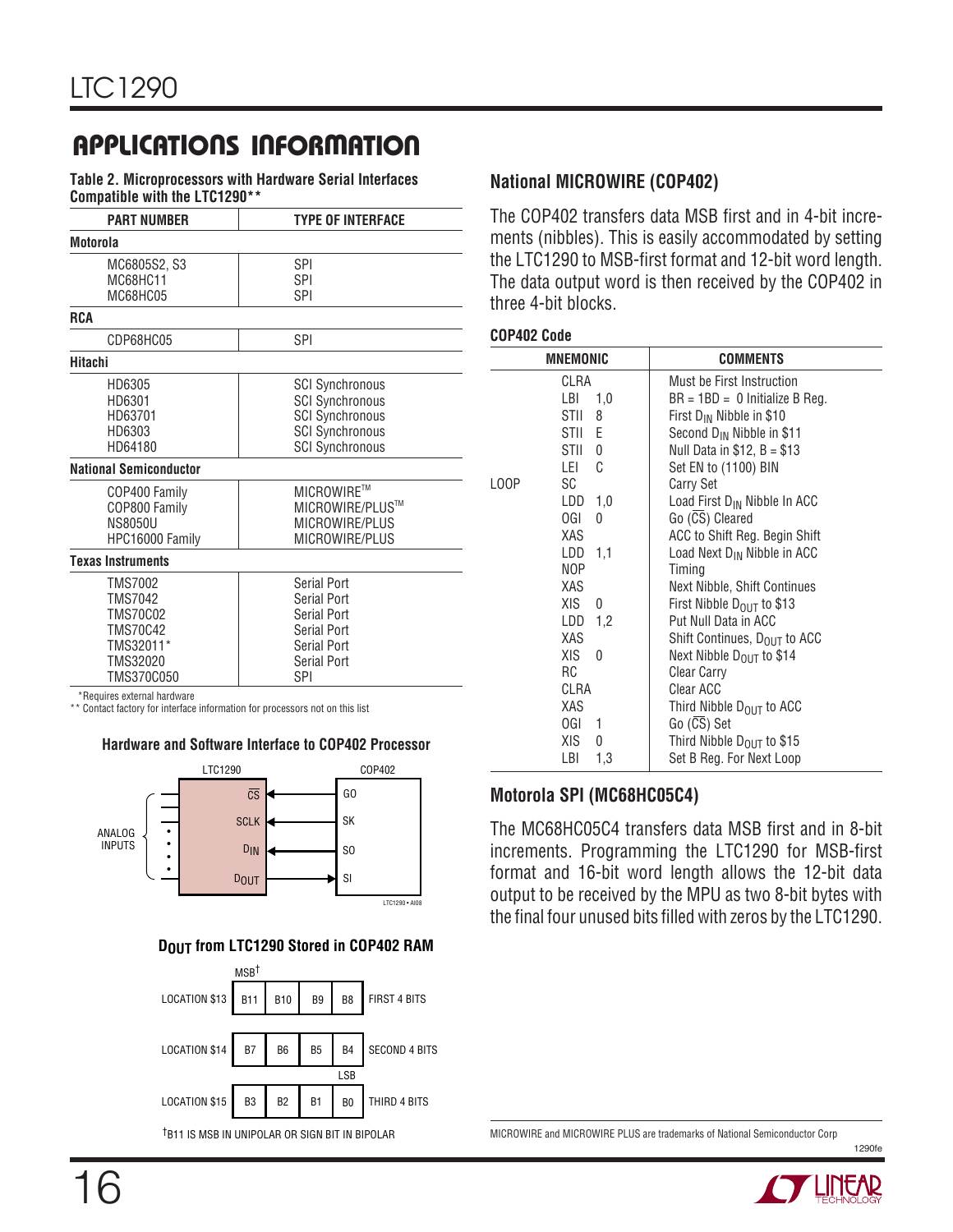**Hardware and Software Interface to Motorola MC68HC05C4 Processor**



#### **DOUT from LTC1290 Stored in MC68HC05C4 RAM**



\*B11 IS MSB IN UNIPOLAR OR SIGN BIT IN BIPOLAR

#### **MC68HC05C4 Code**

|       | <b>MNEMONIC</b>                                                                                                                    | <b>COMMENTS</b>                                                                                                                                                                                                                                                                                                                        |
|-------|------------------------------------------------------------------------------------------------------------------------------------|----------------------------------------------------------------------------------------------------------------------------------------------------------------------------------------------------------------------------------------------------------------------------------------------------------------------------------------|
| START | #\$50<br>I DA<br>STA \$0A<br>LDA #\$FF<br>STA \$06<br>LDA #\$0F<br>STA<br>\$50<br><b>BCLR 0,\$20</b><br>\$50<br>LDA<br>\$0C<br>STA | Configuration Data for SPCR<br>Load Data Into SPCR (\$0A)<br>Config. Data for Port C DDR<br>Load Data Into Port C DDR<br>Load LTC1290 D <sub>IN</sub> Data Into ACC<br>Load LTC1290 D <sub>IN</sub> Data Into \$50<br>CO Goes Low (CS Goes Low)<br>Load D <sub>IN</sub> Into ACC from \$50<br>Load D <sub>IN</sub> Into SPI, Start SCK |
|       | NOP                                                                                                                                | 8 NOPs for Timing                                                                                                                                                                                                                                                                                                                      |
|       | \$0 <sub>B</sub><br>LDA<br>\$0C<br>LDA<br>STA \$61<br>\$0C<br>STA                                                                  | <b>Check SPI Status Reg</b><br>Load LTC1290 MSBs Into ACC<br>Store MSBs in \$61<br><b>Start Next SPI Cycle</b>                                                                                                                                                                                                                         |
|       | NOP                                                                                                                                | 6 NOPs for Timing                                                                                                                                                                                                                                                                                                                      |
|       | <b>BSET 0.\$02</b><br>\$0B<br>LDA<br>\$0C<br>LDA<br>\$62<br>STA                                                                    | CO Goes High (CS Goes High)<br><b>Check SPI Status Register</b><br>Load LTC1290 LSBs Into ACC<br>Store LSBs in \$62                                                                                                                                                                                                                    |

#### **Parallel Port Microprocessors**

When interfacing the LTC1290 to an MPU which has a parallel port, the serial signals are created on the port with software. Three MPU port lines are programmed to create the  $\overline{CS}$ , SCLK and D<sub>IN</sub> signals for the LTC1290. A fourth port line reads the  $D<sub>OUT</sub>$  line. An example is made of the Intel 8051/8052/80C252 family.

#### **Intel 8051**

To interface to the 8051, the LTC1290 is programmed for MSB-first format and 12-bit word length. The 8051 generates  $\overline{CS}$ , SCLK and D<sub>IN</sub> on three port lines and reads D<sub>OUT</sub> on the fourth.

#### **Hardware and Software Interface to Intel 8051 Processor**



#### **DOUT from LTC1290 Stored in 8051 RAM**



\*B11 IS MSB IN UNIPOLAR OR SIGN BIT IN BIPOLAR

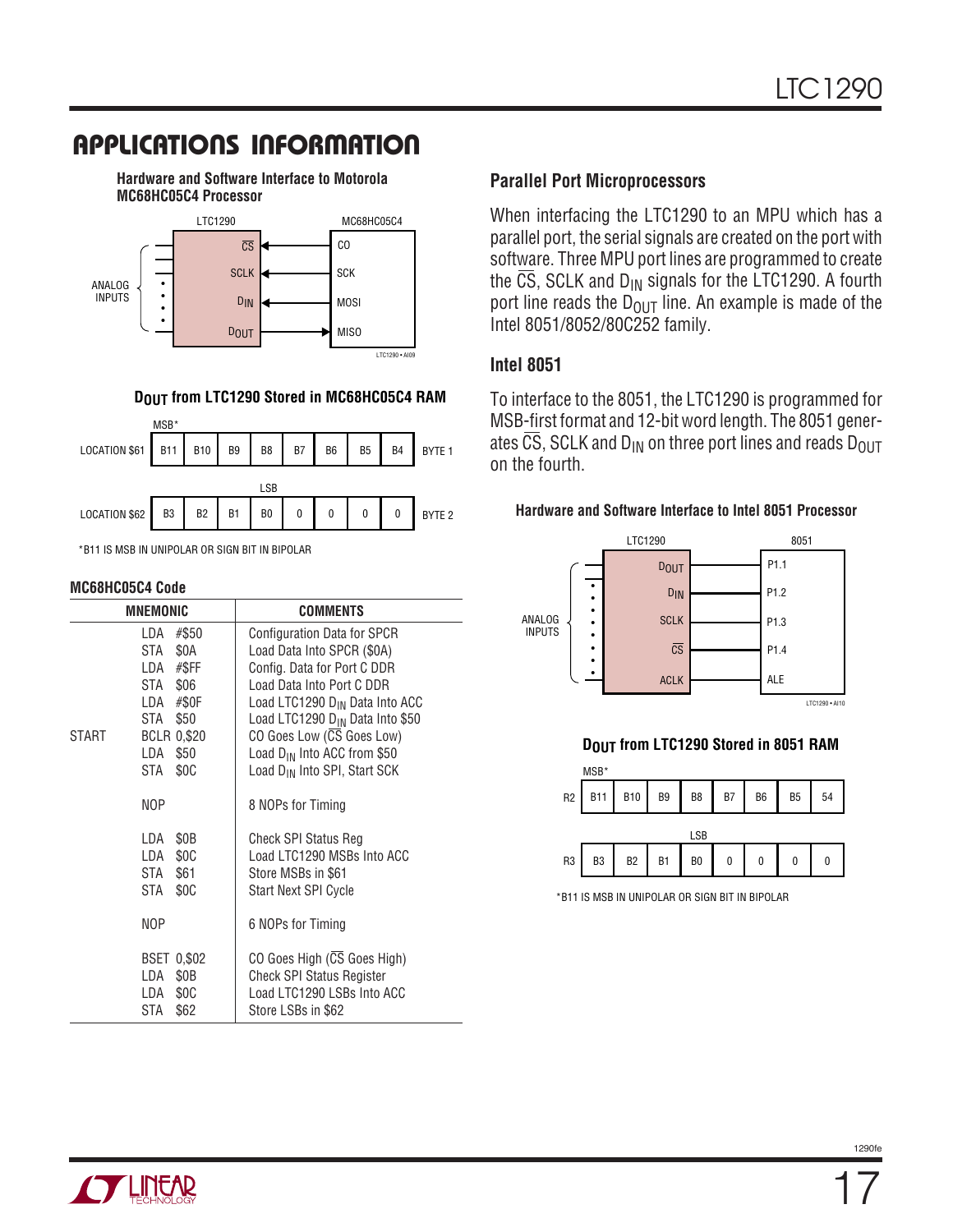**8051 Code**

|       | <b>MNEMONIC</b>         | <b>COMMENTS</b>                                   |
|-------|-------------------------|---------------------------------------------------|
|       | MOV P1,#02H<br>CLR P1.3 | Bit 1 Port 1 Set as Input<br><b>SCLK Goes Low</b> |
|       | SETB P1.4               | CS Goes High                                      |
| CONT  | MOV A,#0EH              | D <sub>IN</sub> Word for LTC1290                  |
|       | CLR P1.4                | CS Goes Low                                       |
|       | MOV R4,#08H             | <b>Load Counter</b>                               |
|       | NOP                     | Delay for Deglitcher                              |
| LOOP  | MOV C, P1.1             | Read Data Bit Into Carry                          |
|       | RLC<br>A                | Rotate Data Bit Into ACC                          |
|       | MOV P1.2,C              | Output D <sub>IN</sub> Bit to LTC1290             |
|       | SETB P1.3               | <b>SCLK Goes High</b>                             |
|       | CLR P1.3                | <b>SCLK Goes Low</b>                              |
|       | DJNZ R4,LOOP            | Next Bit                                          |
|       | MOV R2,A                | Store MSBs in R2                                  |
|       | MOV C, P1.1             | Read Data Bit Into Carry                          |
|       | CLR A                   | Clear ACC                                         |
|       | RLC A                   | Rotate Data Bit Into ACC                          |
|       | SETB P1.3               | <b>SCLK Goes High</b>                             |
|       | CLR P1.3                | <b>SCLK Goes Low</b>                              |
|       | MOV C, P1.1             | Read Data Bit Into Carry                          |
|       | RLC A                   | Rotate Data Bit Into ACC                          |
|       | SETB P1.3               | <b>SCLK Goes High</b>                             |
|       | CLR P1.3                | <b>SCLK Goes Low</b>                              |
|       | MOV C, P1.1             | Read Data Bit Into Carry                          |
|       | RLC A<br>SETB P1.3      | Rotate Data Bit Into ACC                          |
|       | CLR P1.3                | <b>SCLK Goes High</b><br><b>SCLK Goes Low</b>     |
|       | MOV C, P1.1             | Read Data Bit Into Carry                          |
|       | RRC<br>A                | Rotate Right Into ACC                             |
|       | RRC A                   | Rotate Right Into ACC                             |
|       | RRC A                   | Rotate Right Into ACC                             |
|       | RRC A                   | Rotate Right Into ACC                             |
|       | MOV R3,A                | Store LSBs in R3                                  |
|       | SETB P1.3               | <b>SCLK Goes High</b>                             |
|       | CLR P1.3                | <b>SCLK Goes Low</b>                              |
|       | SETB P1.4               | CS Goes High                                      |
|       | MOV R5,#0BH             | <b>Load Counter</b>                               |
| DELAY | DJNZ R5, DELAY          | Go to Delay if Not Done                           |

#### **Sharing the Serial Interface**

The LTC1290 can share the same 3-wire serial interface with other peripheral components or other LTC1290s (see Figure 5). In this case, the  $\overline{CS}$  signals decide which LTC1290 is being addressed by the MPU.

### **ANALOG CONSIDERATIONS**

### **1. Grounding**

The LTC1290 should be used with an analog ground plane and single point grounding techniques.

AGND (Pin 11) should be tied directly to this ground plane.

DGND (Pin 10) can also be tied directly to this ground plane because minimal digital noise is generated within the chip itself.

 $V_{CC}$  (Pin 20) should be bypassed to the ground plane with a 22 $\mu$ F tantalum with leads as short as possible. V<sup>-</sup> (Pin 12) should be bypassed with a  $0.1\mu$ F ceramic disk. For single supply applications,  $V^-$  can be tied to the ground plane.

It is also recommended that REF<sup>-</sup> (Pin 13) and COM (Pin 9) be tied directly to the ground plane. All analog inputs should be referenced directly to the single point ground. Digital inputs and outputs should be shielded from and/or routed away from the reference and analog circuitry.





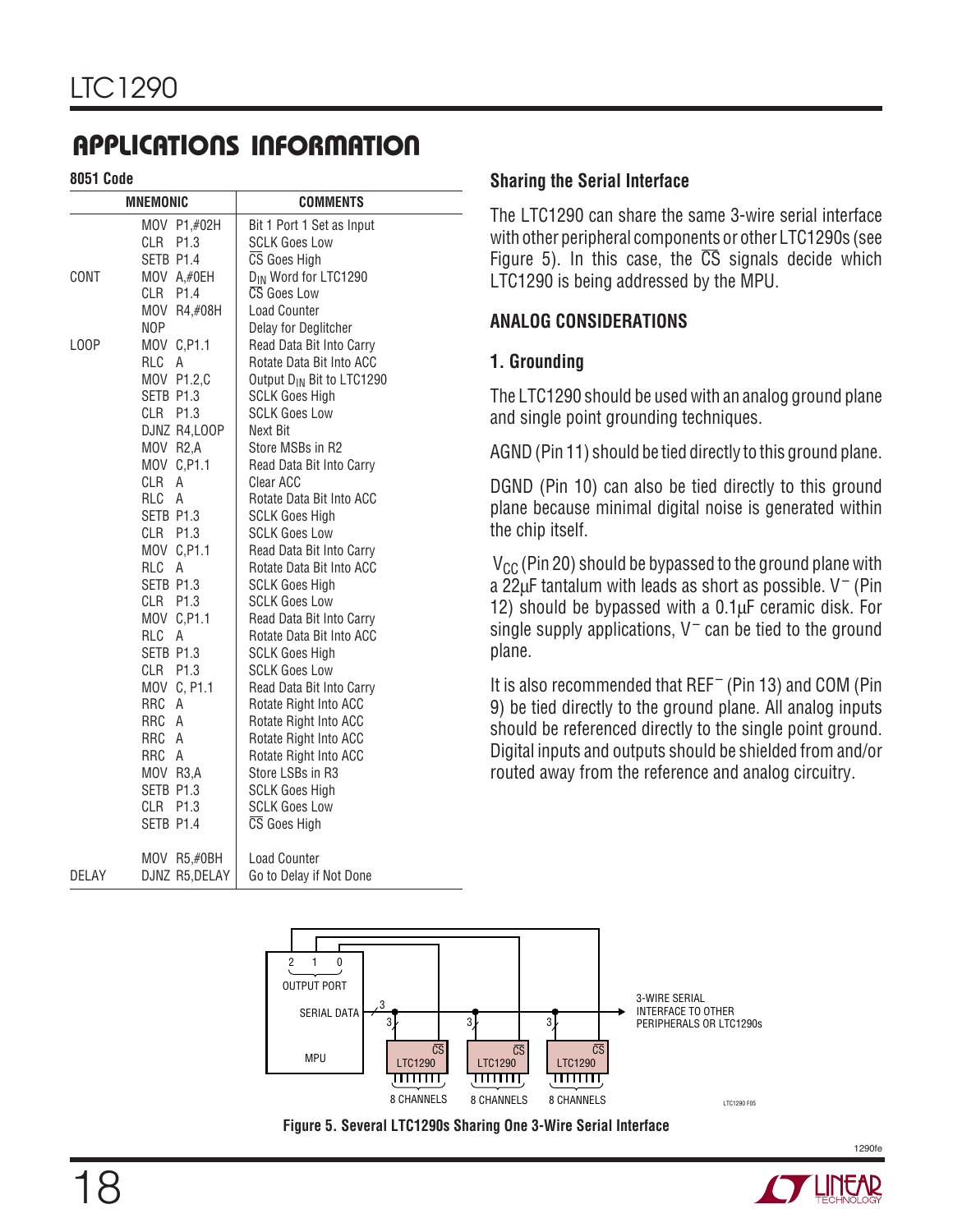

**Figure 6. Example Ground Plane for the LTC1290**

Figure 6 shows an example of an ideal ground plane design for a two-sided board. Of course, this much ground plane will not always be possible, but users should strive to get as close to this ideal as possible.

### **2. Bypassing**

For good performance,  $V_{CC}$  must be free of noise and ripple. Any changes in the  $V_{CC}$  voltage with respect to analog ground during a conversion cycle can induce errors or noise in the output code.  $V_{CC}$  noise and ripple can be kept below 0.5mV by bypassing the  $V_{CC}$  pin directly to the analog ground plane with a 22µF tantalum capacitor and leads as short as possible. The lead from the device to the  $V_{CC}$  supply should also be kept to a minimum and the  $V_{CC}$  supply should have a low output impedance such as that obtained from a voltage regulator (e.g., LT1761). Figures 7 and 8 show the effects of good and poor  $V_{CC}$ bypassing.

### **3. Analog Inputs**

Because of the capacitive redistribution A/D conversion techniques used, the analog inputs of the LTC1290 have capacitive switching input current spikes. These current



HORIZONTAL: 10µs/DIV

**Figure 7. Poor V<sub>CC</sub> Bypassing. Noise and Ripple Can Cause A/D Errors**



**Figure 8. Good V<sub>CC</sub> Bypassing Keeps Noise and Ripple on V<sub>CC</sub> Below 1mV** 

spikes settle quickly and do not cause a problem. However, if large source resistances are used or if slow settling op amps drive the inputs, care must be taken to insure that the transients caused by the current spikes settle completely before the conversion begins.

### **Source Resistance**

The analog inputs of the LTC1290 look like a 100pF capacitor (C<sub>IN</sub>) in series with a 500 $\Omega$  resistor (R<sub>ON</sub>) as shown in Figure 9.  $C_{IN}$  gets switched between the selected "+" and "–" inputs once during each conversion cycle. Large external source resistors and capacitances will slow the settling of the inputs. It is important that the overall RC time constants be short enough to allow the analog inputs to completely settle within the allowed time.

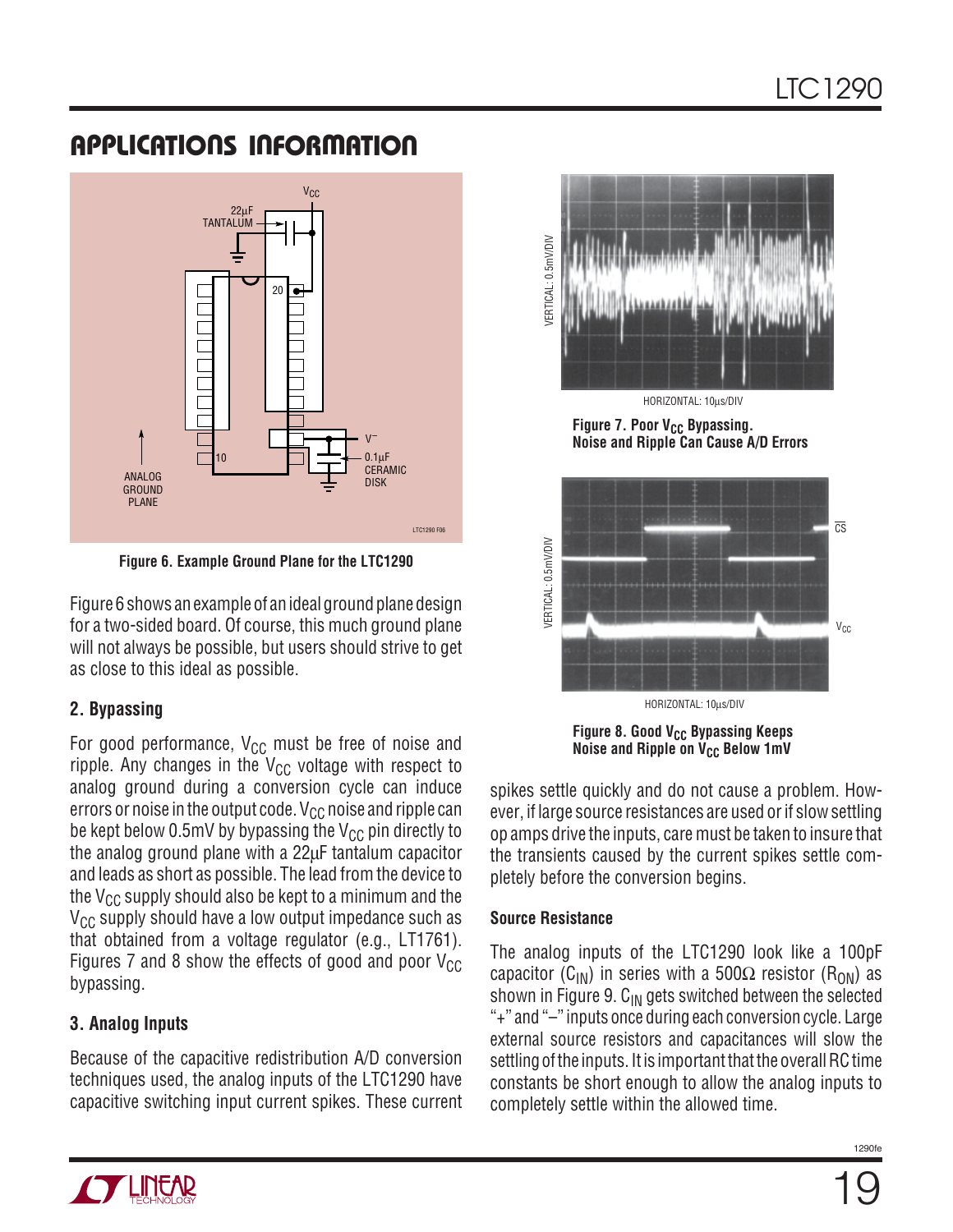

**Figure 9. Analog Input Equivalent Circuit**

### **"+" Input Settling**

This input capacitor is switched onto the "+" input during the sample phase  $(t_{SMPL})$ , see Figure 10). The sample phase starts at the 4th SCLK cycle and lasts until the falling edge of the last SCLK (the 8th, 12th or 16th SCLK cycle depending on the selected word length). The voltage on the "+" input must settle completely within this sample time. Minimizing  $R_{\text{SOLRCE}}$ <sup>+</sup> and C1 will improve the input settling time. If large "+" input source resistance must be used, the sample time can be increased by using a slower SCLK frequency or selecting a longer word length. With the minimum possible sample time of 2us,  $R_{\text{SOLIRCF}}$ <sup>+</sup> < 1k **and C1 < 20pF will provide adequate settling**.

### **"–" Input Settling**

At the end of the sample phase the input capacitor switches to the "–" input and the conversion starts (see Figure 10). During the conversion, the "+" input voltage is effectively "held" by the sample-and-hold and will not affect the conversion result. However, it is critical that the "–" input voltage be free of noise and settle completely during the first four ACLK cycles of the conversion time. Minimizing  $R_{\text{SOLIRCF}}$  and C2 will improve settling time. If large "-" input source resistance must be used, the time allowed for settling can be extended by using a slower ACLK frequency. At the maximum ACLK rate of 4MHz, Rsource<sup>-</sup> **< 250**Ω **and C2 < 20pF will provide adequate settling.**

### **Input Op Amps**

When driving the analog inputs with an op amp it is important that the op amp settle within the allowed time (see Figure 10). Again, the "+" and "–" input sampling times can be extended as described above to accommodate slower op amps. Most op amps including the LT1797, LT1800 and LT1812 single supply op amps can be made to settle well even with the minimum settling windows of  $2\mu s$  ("+" input) and  $1\mu s$  ("-" input) which occur at the



**Figure 10. "+" and "–" Input Settling Windows**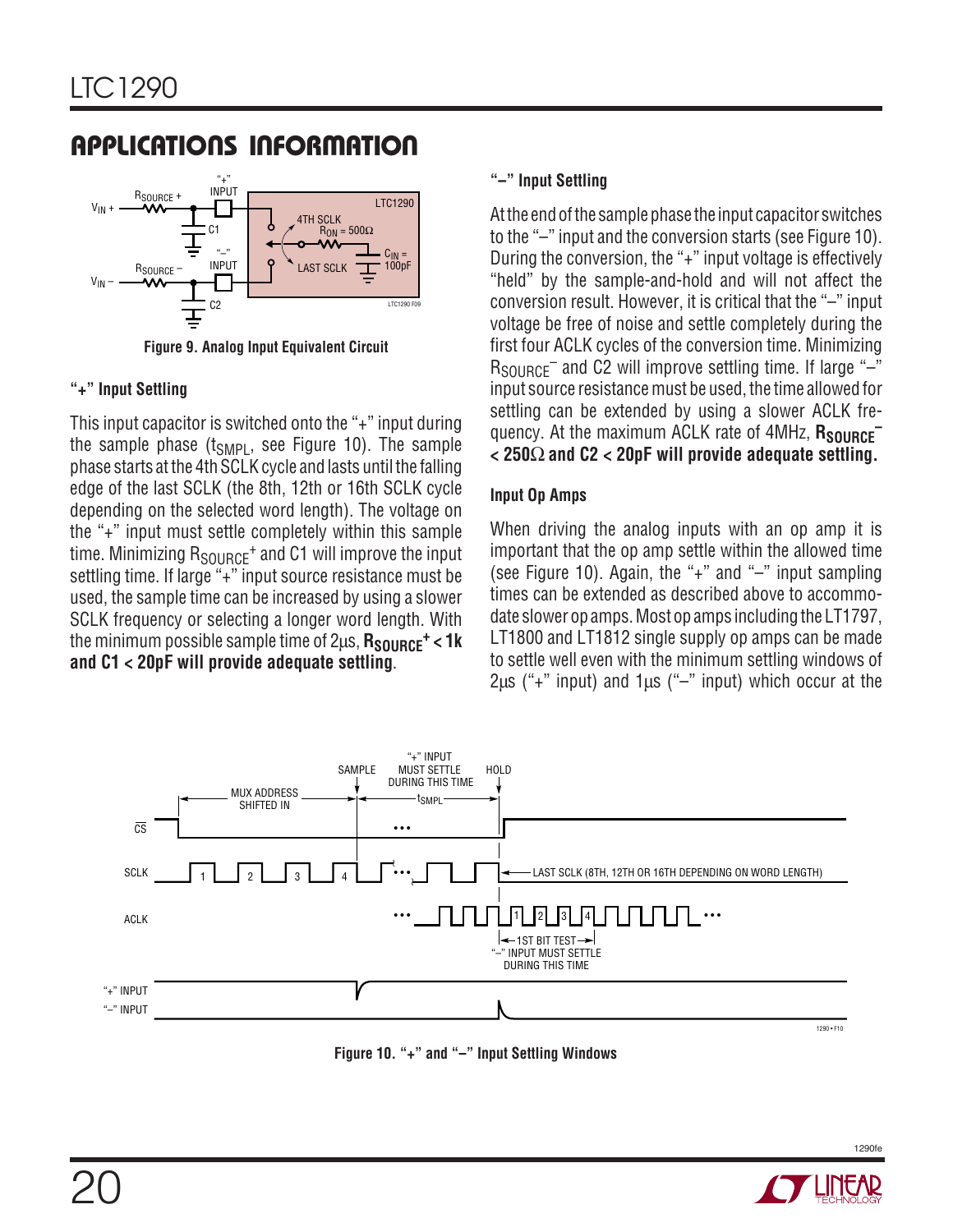maximum clock rates (ACLK =  $4$ MHz and SCLK =  $2$ MHz). Figures 11 and 12 show examples of adequate and poor op amp settling.



HORIZONTAL: 500ns/DIV





### **RC Input Filtering**

It is possible to filter the inputs with an RC network as shown in Figure 13. For large values of  $C_F$  (e.g., 1 $\mu$ F), the capacitive input switching currents are averaged into a net DC current. Therefore, a filter should be chosen with a small resistor and large capacitor to prevent DC drops across the resistor. The magnitude of the DC current is approximately  $I_{DC}$  = (100pF)( $V_{\text{IN}}/t_{\text{CYC}}$ ) and is roughly proportional to  $V_{\text{IN}}$ . When running at the minimum cycle time of 20µs, the input current equals  $25\mu A$  at  $V_{\text{IN}} = 5V$ . In this case, a filter resistor of  $5Ω$  will cause 0.1LSB of full-scale error. If a larger filter resistor must be used, errors can be eliminated by increasing the cycle time as shown in the typical curve of Maximum Filter Resistor vs Cycle Time.



**Figure 13. RC Input Filtering**

### **Input Leakage Current**

Input leakage currents can also create errors if the source resistance gets too large. For instance, the maximum input leakage specification of 1µA (at 125°C) flowing through a source resistance of 1kΩ will cause a voltage drop of 1mV or 0.8LSB. This error will be much reduced at lower temperatures because leakage drops rapidly (see the typical curve of Input Channel Leakage Current vs Temperature).

### **Noise Coupling Into Inputs**

High source resistance input signals (>500 $\Omega$ ) are more sensitive to coupling from external sources. It is preferable to use channels near the center of the package (i.e., CH2 to CH7) for signals which have the highest output resistance because they are essentially shielded by the pins on the package ends (DGND and CH0). Grounding any unused inputs (especially the end pin, CH0) will also reduce outside coupling into high source resistances.

### **4. Sample-and-Hold**

### **Single-Ended Inputs**

The LTC1290 provides a built-in sample-and-hold (S&H) function for all signals acquired in the single-ended mode (COM pin grounded). This sample-and-hold allows the LTC1290 to convert rapidly varying signals (see the typical curve of S&H Acquisition Time vs Source Resistance). The input voltage is sampled during the t<sub>SMPL</sub> time as shown in Figure 10. The sampling interval begins after the fourth MUX address bit is shifted in and continues during the remainder of the data transfer. On the falling edge of the final SCLK, the S&H goes into hold mode and the conversion begins. The voltage will be held on either the 8th, 12th or 16th falling edge of the SCLK depending on the word length selected.

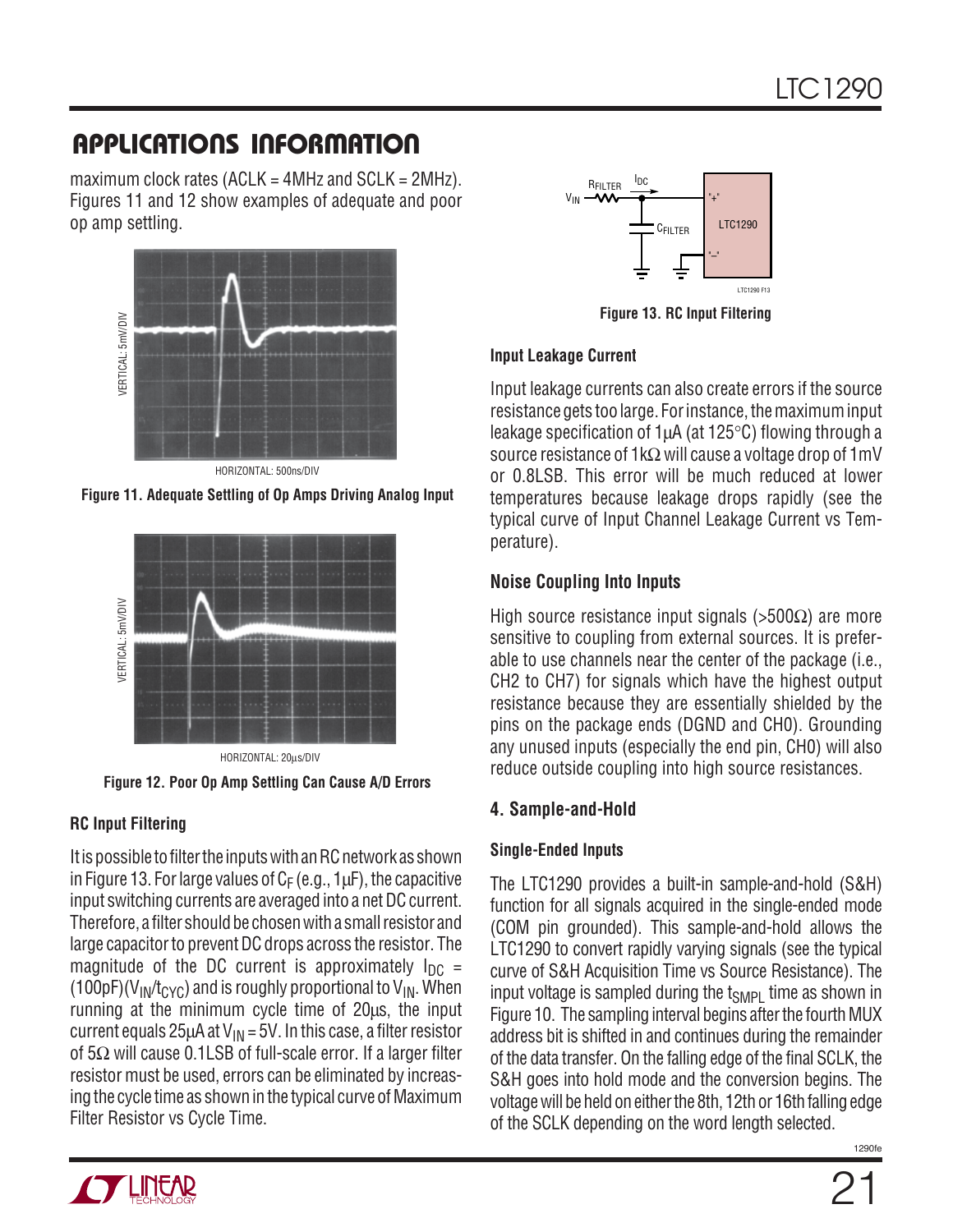### **Differential Inputs**

With differential inputs or when the COM pin is not tied to ground, the A/D no longer converts just a single voltage but rather the difference between two voltages. In these cases, the voltage on the selected "+" input is still sampled and held and therefore may be rapidly time varying just as in singleended mode. However, the voltage on the selected "–" input must remain constant and be free of noise and ripple throughout the conversion time. Otherwise, the differencing operation may not be performed accurately. The conversion time is 52 ACLK cycles. Therefore, a change in the "–" input voltage during this interval can cause conversion errors. For a sinusoidal voltage on the "-" input this error would be:

 $V_{\text{ERROR (MAX)}} = (V_{\text{PEAK}})(2\pi)[f(\text{``-''})](52/f_{\text{ACLK}})$ 

Where  $f("-")$  is the frequency of the "-" input voltage,  $V_{PEAK}$  is its peak amplitude and  $f_{ACLK}$  is the frequency of the ACLK. In most cases  $V_{ERROR}$  will not be significant. For a 60Hz signal on the "–" input to generate a 0.25LSB error  $(300\mu V)$  with the converter running at ACLK = 4MHz, its peak value would have to be 61mV.

### **5. Reference Inputs**

The voltage between the reference inputs of the LTC1290 defines the voltage span of the A/D converter. The reference inputs will have transient capacitive switching currents due to the switched capacitor conversion technique (see Figure 14). During each bit test of the conversion (every 4 ACLK cycles), a capacitive current spike will be generated on the reference pins by the A/D. These current spikes settle quickly and do not cause a problem. However, if slow settling circuitry is used to drive the reference inputs, care must be taken to insure that transients caused by these current spikes settle completely during each bit test of the conversion.



**Figure 14. Reference Input Equivalent Circuit**

When driving the reference inputs, two things should be kept in mind:

- 1. Transients on the reference inputs caused by the capacitive switching currents must settle completely during each bit test (each 4 ACLK cycles). Figures 15 and 16 show examples of both adequate and poor settling. Using a slower ACLK will allow more time for the reference to settle. However, even at the maximum ACLK rate of 4MHz most references and op amps can be made to settle within the 1µs bit time. For example the LT1236 will settle adequately.
- 2. It is recommended that REF– input be tied directly to the analog ground plane. If REF– is biased at a voltage other than ground, the voltage must not change during a conversion cycle. This voltage must also be free of noise and ripple with respect to analog ground.



**Figure 15. Adequate Reference Settling**



**Figure 16. Poor Reference Settling Can Cause A/D Errors** HORIZONTAL: 1µs/DIV

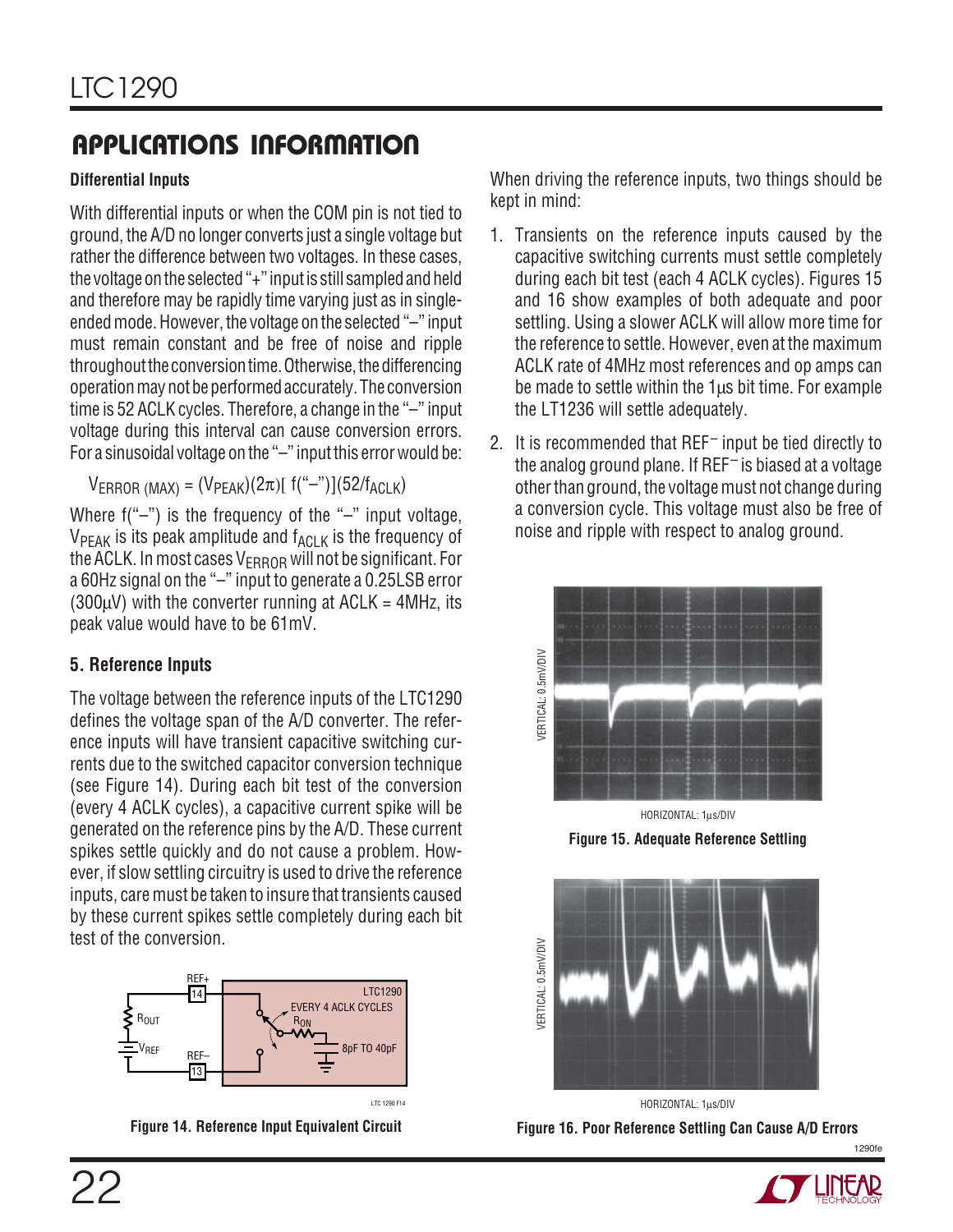### **6. Reduced Reference Operation**

The effective resolution of the LTC1290 can be increased by reducing the input span of the converter. The LTC1290 exhibits good linearity and gain over a wide range of reference voltages (see the typical curves of Linearity and Gain Error vs Reference Voltage). However, care must be taken when operating at low values of  $V_{\text{RFF}}$  because of the reduced LSB step size and the resulting higher accuracy requirement placed on the converter. The following factors must be considered when operating at low  $V_{\text{RFF}}$  values:

- 1. Offset
- 2. Noise

### **Offset with Reduced VREF**

The offset of the LTC1290 has a larger effect on the output code when the A/D is operated with reduced reference voltage. The offset (which is typically a fixed voltage) becomes a larger fraction of an LSB as the size of the LSB is reduced. The typical curve of Unadjusted Offset Error vs Reference Voltage shows how offset in LSBs is related to reference voltage for a typical value of  $V_{OS}$ . For example, a  $V_{OS}$  of 0.1mV which is 0.1LSB with a 5V reference becomes 0.4LSB with a 1.25V reference. If this offset is unacceptable, it can be corrected digitally by the receiving system or by offsetting the "–" input to the LTC1290.

### **Noise with Reduced V<sub>RFF</sub>**

The total input referred noise of the LTC1290 can be reduced to approximately 200µV peak-to-peak using a ground plane, good bypassing, good layout techniques and minimizing noise on the reference inputs. This noise is insignificant with a 5V reference but will become a larger fraction of an LSB as the size of the LSB is reduced. The typical curve of Noise Error vs Reference Voltage shows the LSB contribution of this 200µV of noise.

For operation with a 5V reference, the 200µV noise is only 0.16LSB peak-to-peak. In this case, the LTC1290 noise will contribute virtually no uncertainty to the output code. However, for reduced references, the noise may become a significant fraction of an LSB and cause undesirable jitter in the output code. For example, with a 1.25V reference, this same 200µV noise is 0.64LSB peak-to-peak. This will reduce the range of input voltages over which a stable output code can be achieved by 0.64LSB. In this case averaging readings may be necessary.

This noise data was taken in a very clean setup. Any setup induced noise (noise or ripple on  $V_{\text{CC}}$ ,  $V_{\text{RFF}}$ ,  $V_{\text{IN}}$  or  $V^-$ ) will add to the internal noise. The lower the reference voltage to be used, the more critical it becomes to have a clean, noise-free setup.

### **7. LTC1290 AC Characteristics**

Two commonly used figures of merit for specifying the dynamic performance of the A/D's in digital signal processing applications are the Signal-to-Noise Ratio (SNR) and the "effective number of bits (ENOB)." SNR is defined as the ratio of the RMS magnitude of the fundamental to the RMS magnitude of all the nonfundamental signals up to the Nyquist frequency (half the sampling frequency). The theoretical maximum SNR for a sine wave input is given by:

SNR = (6.02N + 1.76dB)

where N is the number of bits. Thus the SNR is a function of the resolution of the A/D. For an ideal 12-bit A/D the SNR is equal to 74dB. A Fast Fourier Transform(FFT) plot of the output spectrum of the LTC1290 is shown in Figures 17a and 17b. The input  $(f_{IN})$  frequencies are 1kHz and 25kHz with the sampling frequency  $(f_S)$  at 50.6kHz. The SNR obtained from the plot are 73.25dB and 72.54dB.

Rewriting the SNR expression it is possible to obtain the equivalent resolution based on the SNR measurement.

$$
N = (SNR - 1.76dB)/6.02
$$

This is the so-called effective number of bits (ENOB). For the example shown in Figures 17a and 17b,  $N = 11.9$  bits and 11.8 bits, respectively. Figure 18 shows a plot of ENOB as a function of input frequency. The curve shows the A/D's ENOB remain in the range of 11.9 to 11.8 for input frequencies up to  $f_S/2$ .

Figure 19 shows an FFT plot of the output spectrum for two tones applied to the input of the A/D. Nonlinearities in the A/D will cause distortion products at the sum and difference frequencies of the fundamentals and products of the fundamentals. This is classically referred to as intermodulation distortion (IMD).

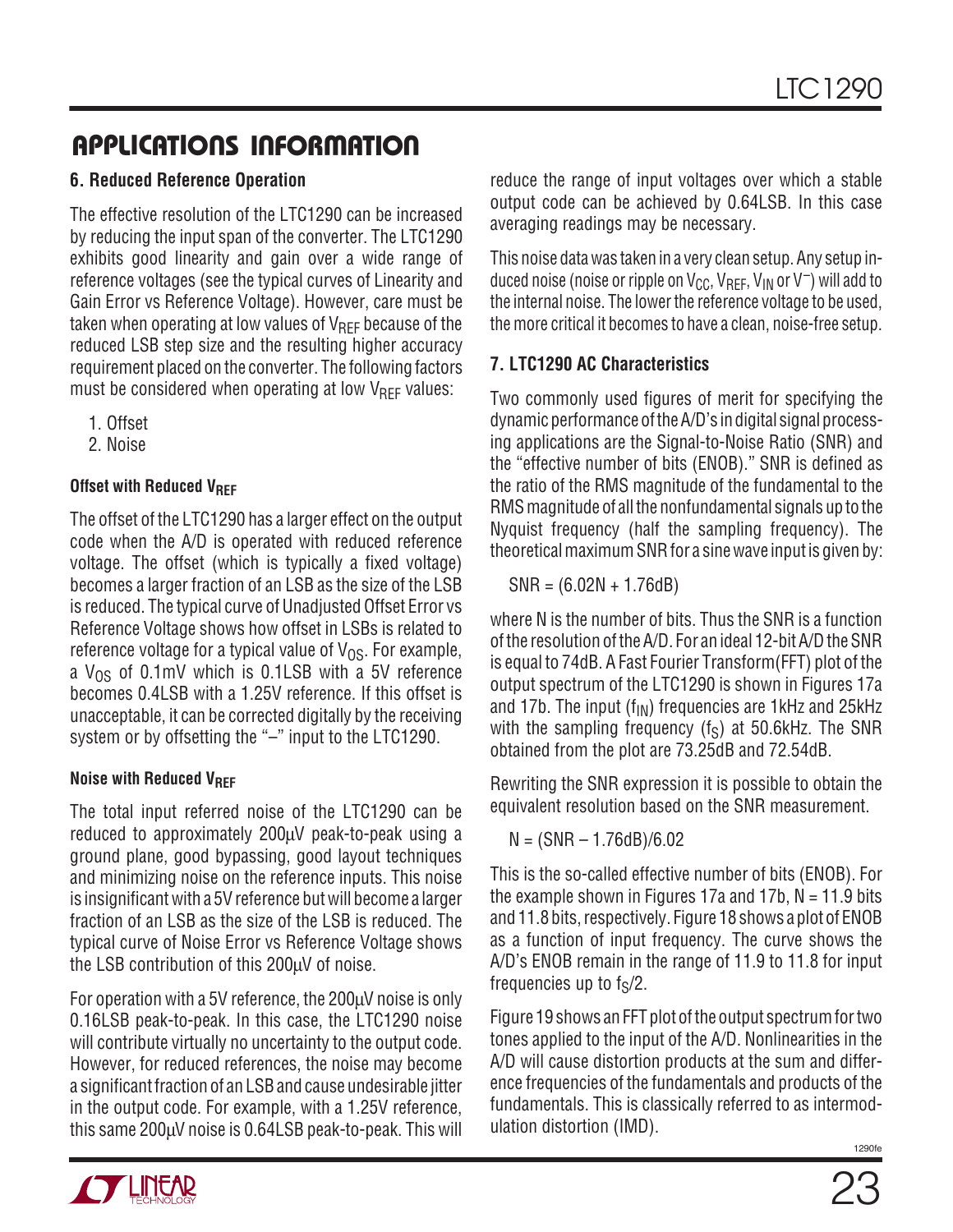

Figure 18. LTC1290 ENOB vs Input Frequency **Figure 19. LTC1290 FFT Plot** 

### **8. Overvoltage Protection**

Applying signals to the analog MUX that exceed the positive or negative supply of the device will degrade the accuracy of the A/D and possibly damage the device. For example this condition would occur if a signal is applied to the analog MUX before power is applied to the LTC1290. Another example is the input source is operating from different supplies of larger value than the LTC1290. These conditions should be prevented either with proper supply sequencing or by use of external circuitry to clamp or current limit the input source. As shown in Figure 20, a 1k resistor is enough to stand off ±15V (15mA for one only channel). If more than one channel exceeds the supplies



then the following guidelines can be used. Limit the current to 7mA per channel and 28mA for all channels. This means four channels can handle 7mA of input current each. Reducing the ACLK and SCLK frequencies from the maximum of 4MHz and 2MHz, respectively, (see Typical Performance Characteristics curves Maximum ACLK Frequency vs Source Resistance and Sample-and-Hold Acquisition Time vs Source Resistance) allows the use of larger current limiting resistors. Use 1N4148 diode clamps from the MUX inputs to  $V_{CC}$  and V<sup>-</sup> if the value of the series resistor will not allow the maximum clock speeds to be used or if an unknown source is used to drive the LTC1290 MUX inputs.

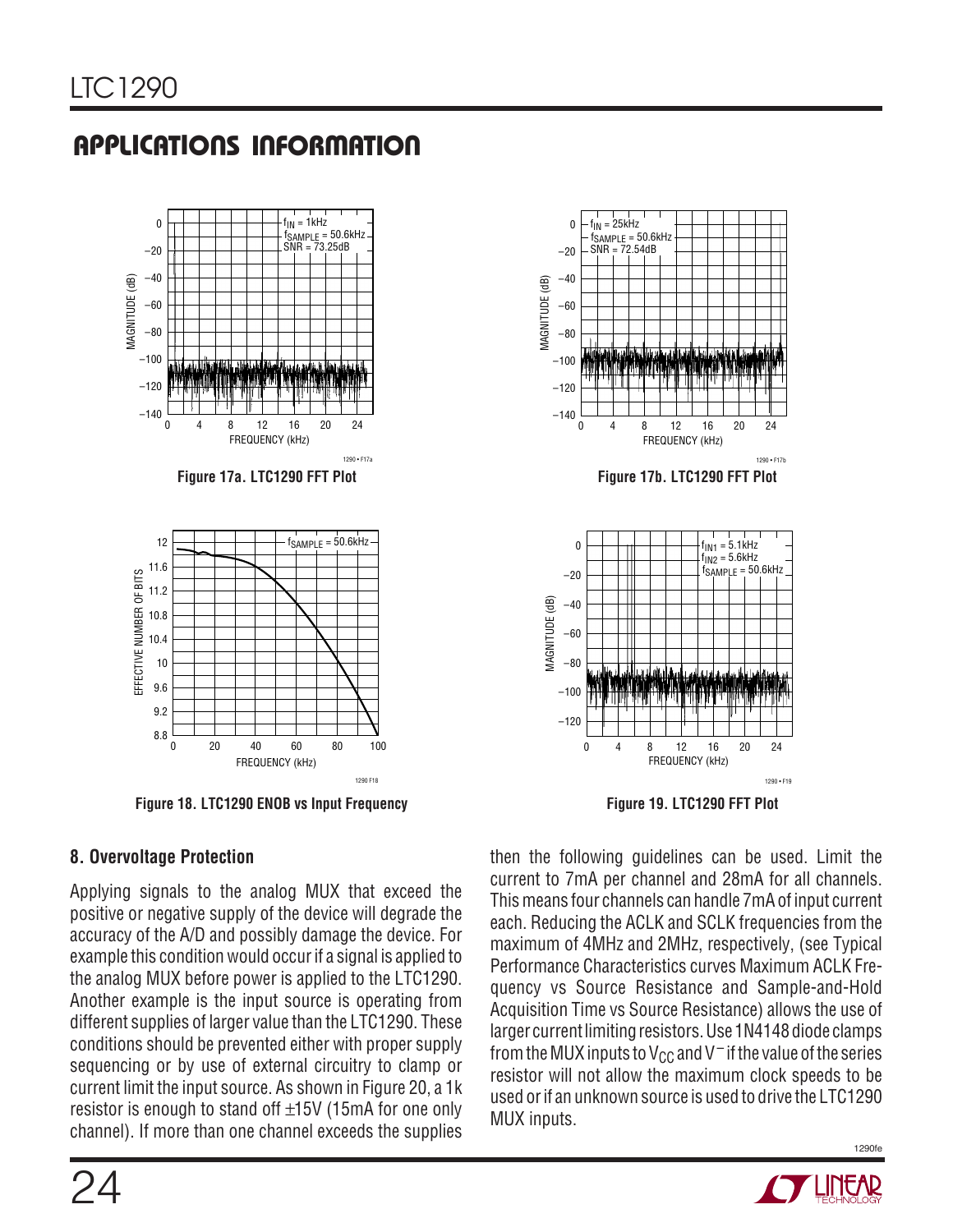

**Figure 20. Overvoltage Protection for MUX**

How the various power supplies to the LTC1290 are applied can also lead to overvoltage conditions. For single supply operation (i.e., unipolar mode), if  $V_{CC}$  and REF<sup>+</sup> are not tied together, then  $V_{CC}$  should be turned on first, then REF+. If this sequence cannot be met, connecting a diode from REF<sup>+</sup> to  $V_{CC}$  is recommended (see Figure 21).



For dual supplies (bipolar mode) placing two Schottky diodes from  $V_{CC}$  and  $V^-$  to ground (Figure 23) will prevent power supply reversal from occurring when an input source is applied to the analog MUX before power is applied to the device. Power supply reversal occurs, for example, if the input is pulled below  $V^-$  then  $V_{CC}$  will pull a diode drop below ground which could cause the device not to power up properly. Likewise, if the input is pulled above  $V_{CC}$  then V<sup>-</sup> will be pulled a diode drop above ground. If no inputs are present on the MUX, the Schottky diodes are not required if  $V^-$  is applied first, then  $V_{CC}$ .

Because a unique input protection structure is used on the digital input pins, the signal levels on these pins can exceed the device  $V_{CC}$  without damaging the device.



**Figure 21 Figure 22. Power Supply Reversal**

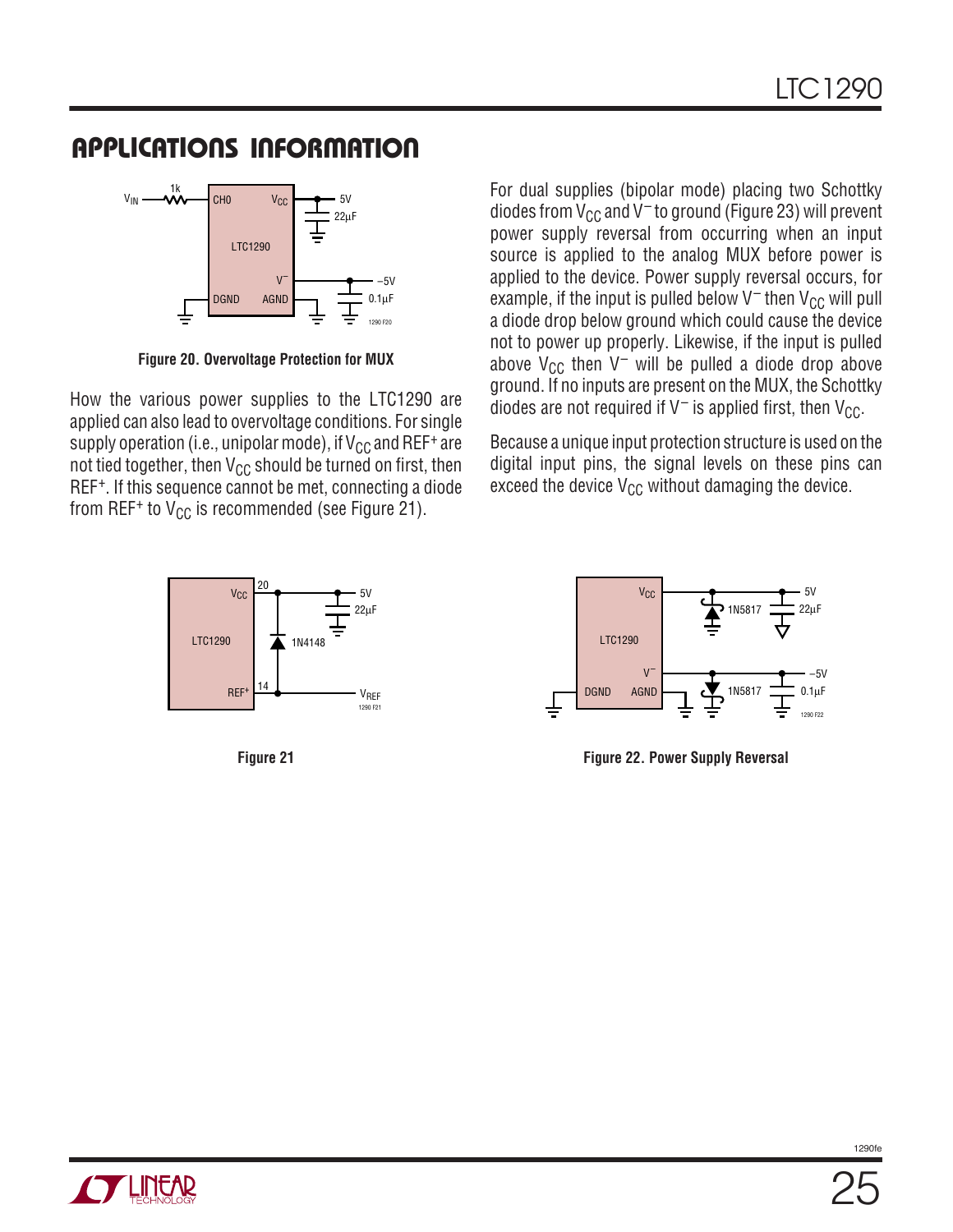### **A "Quick Look" Circuit for the LTC1290**

Users can get a quick look at the function and timing of the LTC1290 by using the following simple circuit. REF<sup>+</sup> and  $D_{IN}$  are tied to V<sub>CC</sub> selecting a 5V input span, CH7 as a single-ended input, unipolar mode, MSB-first format and 16-bit word length. ACLK and SCLK are tied together and driven by an external clock.  $\overline{CS}$  is driven at 1/128 the clock rate by the CD4520 and  $D_{OUT}$  outputs the data. All other pins are tied to a ground plane. The output data from the  $D<sub>OUT</sub>$  pin can be viewed on an oscilloscope which is set up to trigger on the falling edge of  $\overline{\text{CS}}$ .

**A "Quick Look" Circuit for the LTC1290**





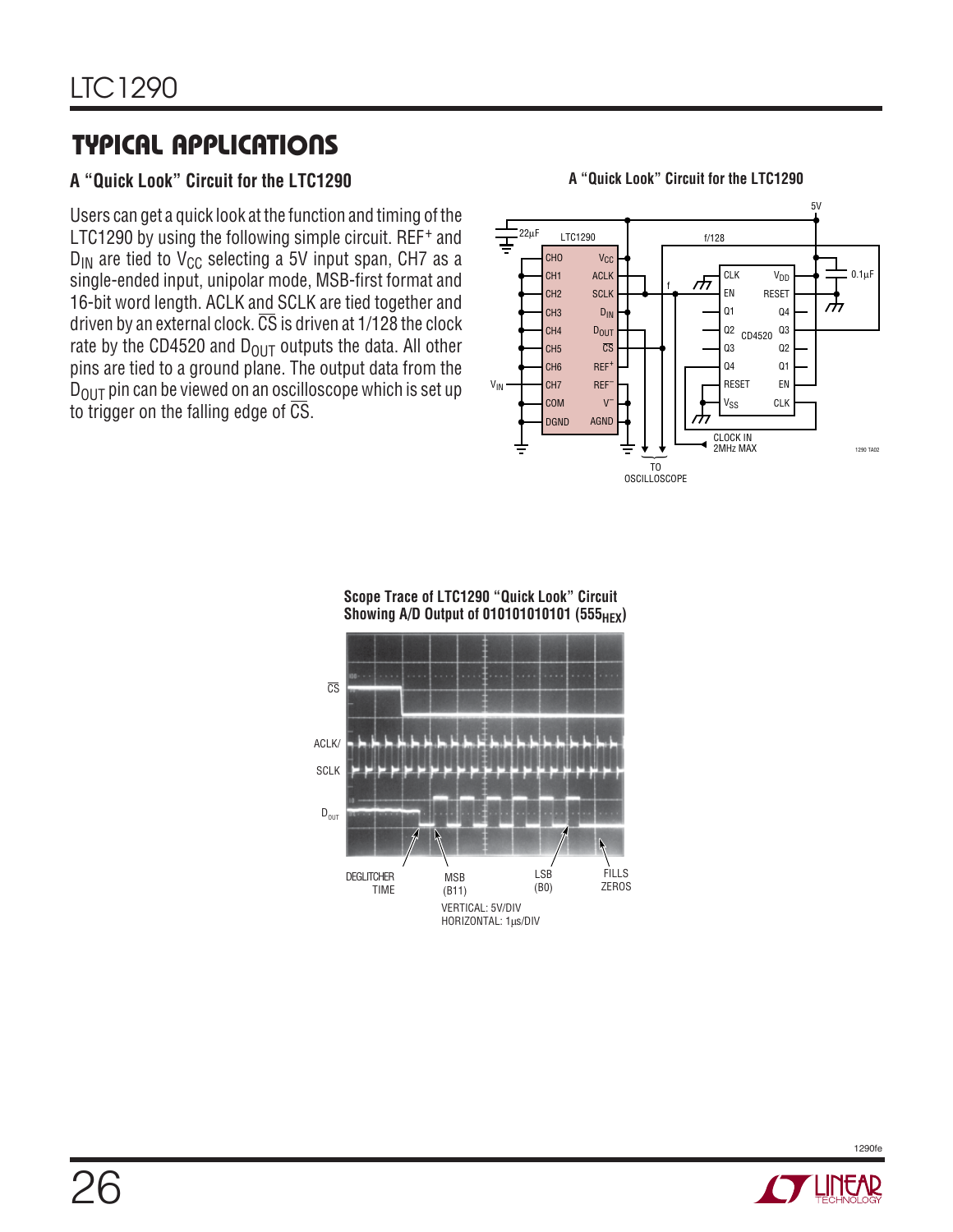#### **SNEAK-A-BITTM**

The LTC1290's unique ability to software select the polarity of the differential inputs and the output word length is used to achieve one more bit of resolution. Using the circuit below with two conversions and some software, a 2's complement 12-bit + sign word is returned to memory inside the MPU. The MC68HC05C4 was chosen as an example, however, any processor could be used.

Two 12-bit unipolar conversions are performed: the first over a 0V to 5V span and the second over a 0V to –5V span (by reversing the polarity of the inputs). The sign of the input is determined by which of the two spans contained it. Then the resulting number (ranging from –4095 to +4095 decimal) is converted to 2's complement notation and stored in RAM.



**SNEAK-A-BIT**



SNEAK-A-BIT is a trademark of Linear Technology Corp.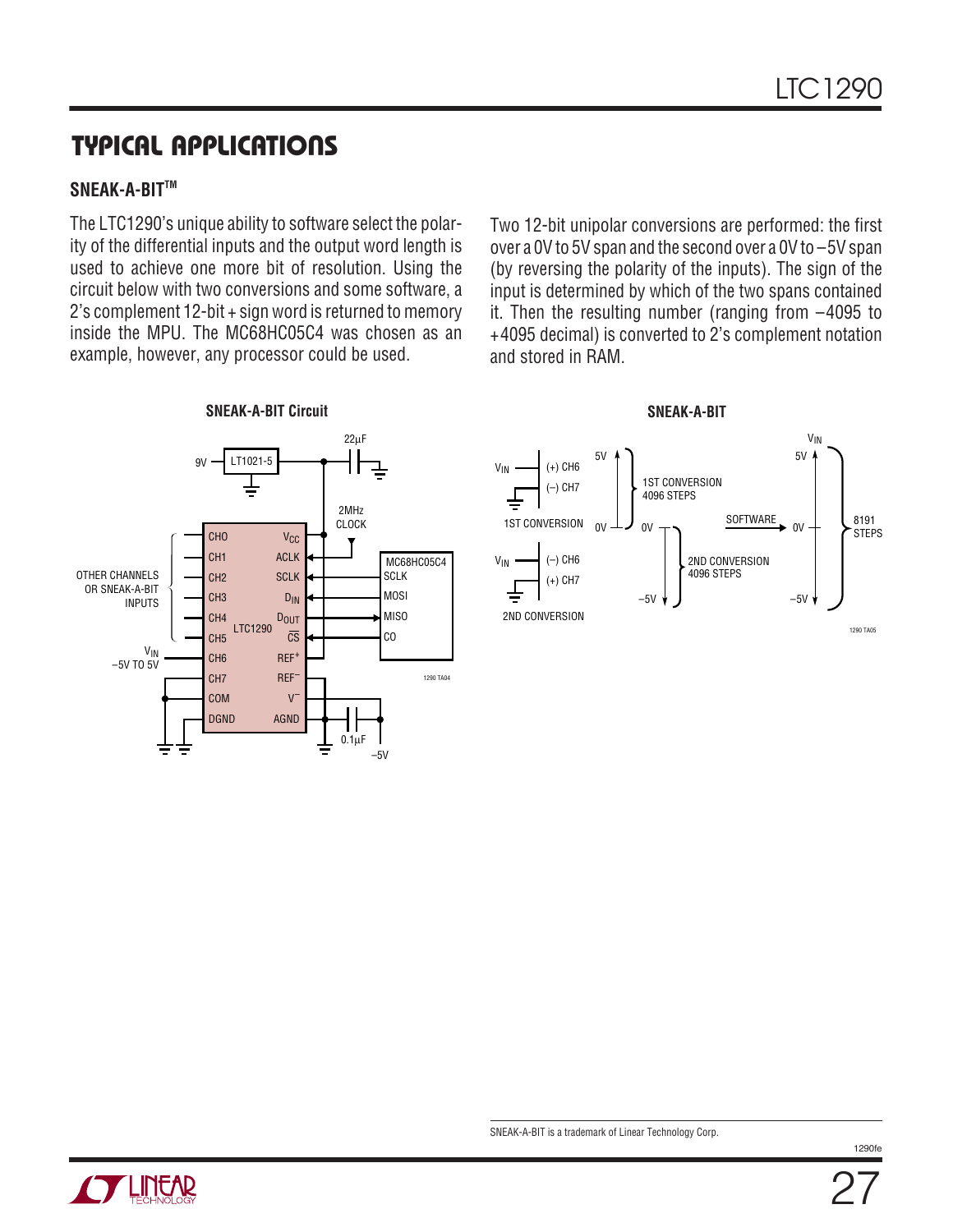**SNEAK-A-BIT Code**

D<sub>OUT</sub> from LTC1290 in MC68HC05C4 RAM



### D<sub>IN</sub> Words for LTC1290



#### **SNEAK-A-BIT Code for the LTC1290 Using the MC68HC05C4**

| <b>MNEMONIC</b> |            | <b>DESCRIPTION</b>                       |
|-----------------|------------|------------------------------------------|
| LDA             | #\$50      | <b>Configuration Data for SPCR</b>       |
| STA             | \$0A       | Load Configuration Data into \$0A        |
| LDA             | #\$FF      | Configuration Data for Port C DDR        |
| <b>STA</b>      | \$06       | Load Configuration Data into Port C DDR  |
| <b>BSET</b>     | 0,\$02     | Make Sure CS is High                     |
| JSR.            | $READ -/+$ | Dummy Read Configures LTC1290            |
|                 |            | for next read                            |
| JSR             | $READ -/+$ | Read CH6 with Respect to CH7             |
| JSR.            | $READ -/+$ | Read CH7 with Respect to CH6             |
| JSR             | CHK Sign   | Determines which Reading has Valid Data, |
|                 |            | Converts to 2's Complement and           |
|                 |            | <b>Stores in RAM</b>                     |

#### **SNEAK-A-BIT Code for the LTC1290 Using the MC68HC05C4**

|                       | <b>MNEMONIC</b>                                                                                        |                                                                                               | <b>DESCRIPTION</b>                                                                                                                                                                                                                                                                                                                                                          |
|-----------------------|--------------------------------------------------------------------------------------------------------|-----------------------------------------------------------------------------------------------|-----------------------------------------------------------------------------------------------------------------------------------------------------------------------------------------------------------------------------------------------------------------------------------------------------------------------------------------------------------------------------|
| $READ -/+$ :          | LDA<br>JSR<br>LDA<br>STA<br>LDA<br>STA<br><b>RTS</b>                                                   | #\$3F<br>TRANSFER<br>\$60<br>\$71<br>\$61<br>\$72                                             | Load D <sub>IN</sub> Word for LTC1290 into ACC<br>Read LTC1290 Routine<br>Load MSBs from LTC1290 into ACC<br>Store MSBs in \$71<br>Load LSBs from LTC1290 into ACC<br>Store LSBs in \$72<br>Return                                                                                                                                                                          |
| $READ +/-$ :          | LDA<br>JSR<br>LDA<br>STA<br>LDA<br>STA<br><b>RTS</b>                                                   | #\$7F<br><b>TRANSFER</b><br>\$60<br>\$73<br>\$61<br>\$74                                      | Load D <sub>IN</sub> Word for LTC1290 into ACC<br>Read LTC1290 Routine<br>Load MSBs from LTC1290 into ACC<br>Store MSBs in \$73<br>Load LSBs from LTC1290 into ACC<br>Store LSBs in \$74<br>Return                                                                                                                                                                          |
| TRANSFER: BCLR 0,\$02 | STA                                                                                                    | \$0C                                                                                          | CS Goes Low<br>Load D <sub>IN</sub> into SPI, Start Transfer                                                                                                                                                                                                                                                                                                                |
| LOOP 1:               | TST<br><b>BPL</b><br>LDA<br>STA<br>STA                                                                 | \$0 <sub>B</sub><br>L00P1<br>\$0C<br>\$0C<br>\$60                                             | <b>Test Status of SPIF</b><br>Loop to Previous Instruction if Not Done<br>Load Contents of SPI Data Reg. into ACC<br><b>Start Next Cycle</b><br>Store MSBs in \$60                                                                                                                                                                                                          |
| $LOOP$ 2:             | TST<br>BPL<br>LDA<br>STA<br><b>RTS</b>                                                                 | \$0B<br>L00P 2<br>BSET 0,\$02<br>\$0C<br>\$61                                                 | <b>Test Status of SPIF</b><br>Loop to Previous Instruction if Not Done<br>CS Goes High<br>Load Contents of SPI Data Reg. into ACC<br>Store LSBs in \$61<br>Return                                                                                                                                                                                                           |
| CHK SIGN:             | LDA<br>ORA<br>BEQ<br>CLC<br>ROR<br>ROR \$74<br>LDA<br>STA<br>LDA \$74<br>STA<br>BRA                    | \$73<br>\$74<br><b>MINUS</b><br>\$73<br>\$73<br>\$77<br>\$87<br>END                           | Load MSBs of $\pm$ Read into ACC<br>Or ACC (MSBs) with LSBs of $\pm$ Read<br>If Result is 0 Go to Minus<br><b>Clear Carry</b><br>Rotate Right \$73 Through Carry<br>Rotate Right \$74 Through Carry<br>Load MSBs of $\pm$ Read into ACC<br>Store MSBs in RAM Location \$77<br>Load LSBs of $\pm$ Read into ACC<br>Store LSBs in RAM Location \$87<br>Go to End of Routine   |
| MINUS:                | <b>CLC</b><br>ROR<br>ROR<br>COM<br>COM<br>LDA<br>ADD<br>STA<br>CLRA<br>ADC<br>STA<br>STA<br>LDA<br>STA | \$71<br>\$72<br>\$71<br>\$72<br>\$72<br>#\$01<br>\$72<br>\$71<br>\$71<br>\$77<br>\$72<br>\$87 | <b>Clear Carry</b><br>Shift MSBs of $\pm$ Read Right<br>Shift LSBs of $\pm$ Read Right<br>1's Complement of MSBs<br>1's Complement of LSBs<br>Load LSBs into ACC<br>Add 1 to LSBs<br>Store ACC in \$72<br>Clear ACC<br>Add with Carry to MSBs. Result in ACC<br>Store ACC in \$71<br>Store MSBs in RAM Location \$77<br>Load LSBs in ACC<br>Store LSBs in RAM Location \$87 |
| END:                  | RTS                                                                                                    |                                                                                               | Return                                                                                                                                                                                                                                                                                                                                                                      |

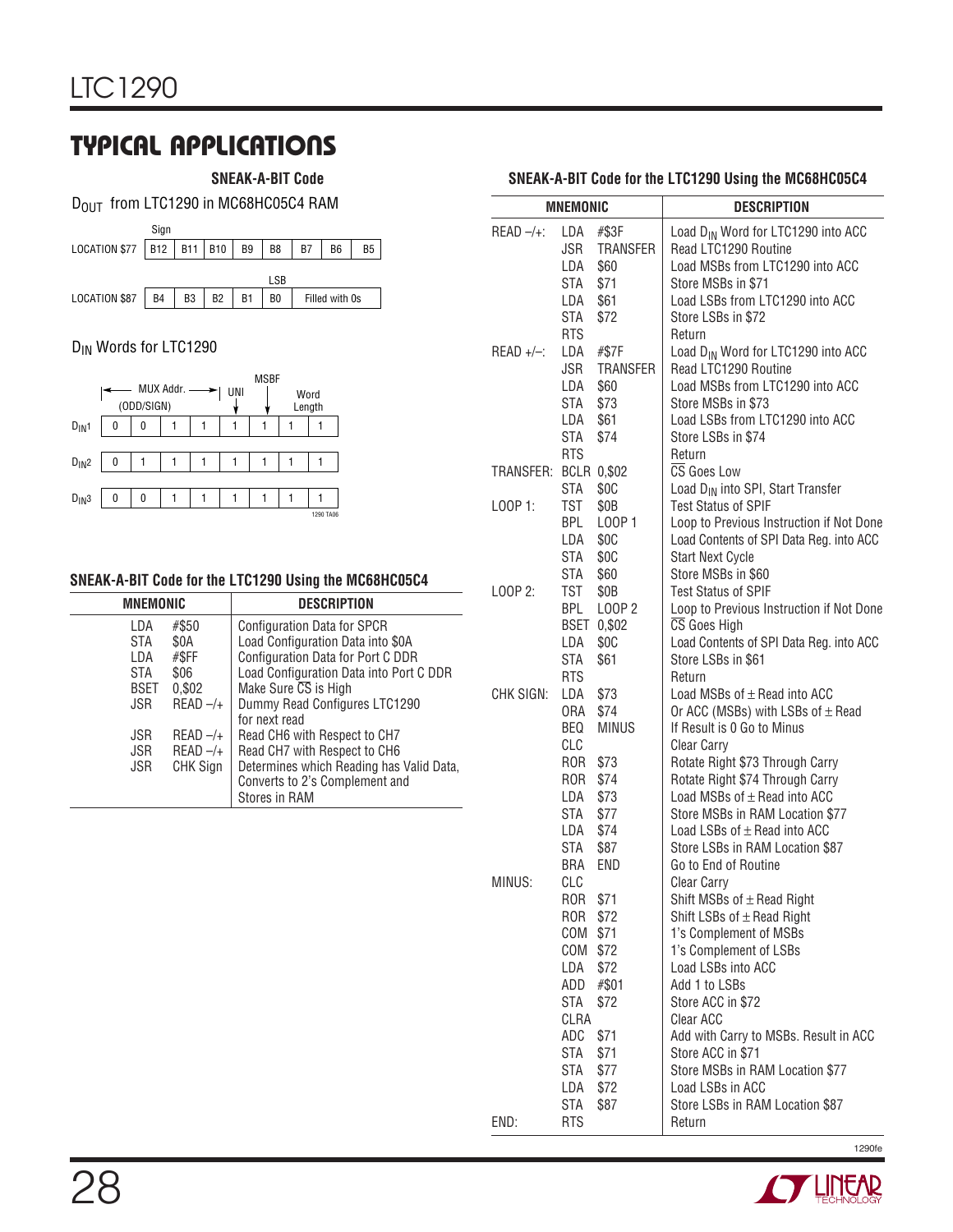### **Power Shutdown**

For battery-powered applications it is desirable to keep power dissipation at a minimum. The LTC1290 can be powered down when not in use reducing the supply current from a nominal value of 5mA to typically 5µA (with ACLK turned off). See the curve for Supply Current (Power Shutdown) vs ACLK if ACLK cannot be turned off when the LTC1290 is powered down. In this case the supply current is proportional to the ACLK frequency and is independent of temperature until it reaches the magnitude of the supply current attained with ACLK turned off.

As an example of how to use this feature let's add this to the previous application, SNEAK-A-BIT. After the CHK SIGN subroutine call insert the following:

•

| <b>JSR CHK SIGN</b>       |       | Determines which reading has valid<br>data, converts to 2's complement<br>and stores in RAM |
|---------------------------|-------|---------------------------------------------------------------------------------------------|
| <b>JSR SHUTDOWN</b>       |       | LTC1290 power shutdown routine                                                              |
| The actual subroutine is: |       |                                                                                             |
| SHUTDOWN: LDA             | #\$3D | Load $D_{IN}$ word for                                                                      |

LTC1290 into ACC

JSR TRANSFER Read LTC1290 routine Return

To place the device in power shutdown the word length bits are set to WL1 = 0 and WL0 = 1. The LTC1290 is powered up on the next request for a conversion and it's ready to digitize an input signal immediately.

### **Power Shutdown Timing Considerations**

After power shutdown has been requested, the LTC1290 is powered up on the next request for a conversion. This request can be initiated either by bringing  $\overline{CS}$  low or by starting the next cycle of SCLKs if  $\overline{CS}$  is kept low (see Figures 3 and 4). When the SCLK frequency is much slower than the ACLK frequency a situation can arise where the LTC1290 could power down and then prematurely power back up. Power shutdown begins at the negative going edge of the 10th SCLK once it has been requested. A dummy conversion is executed and the LTC1290 waits for the next request for conversion. If the SCLKs have not finished once the LTC1290 has finished its dummy conversion, it will recognize the next remaining SCLKs as a request to start a conversion and power up the LTC1290 (see Figure 23). To prevent this, bring either  $\overline{\text{CS}}$ high at the 10th SCLK (Figure 24) or clock out only 10 SCLKs (Figure 25) when power shutdown is requested.



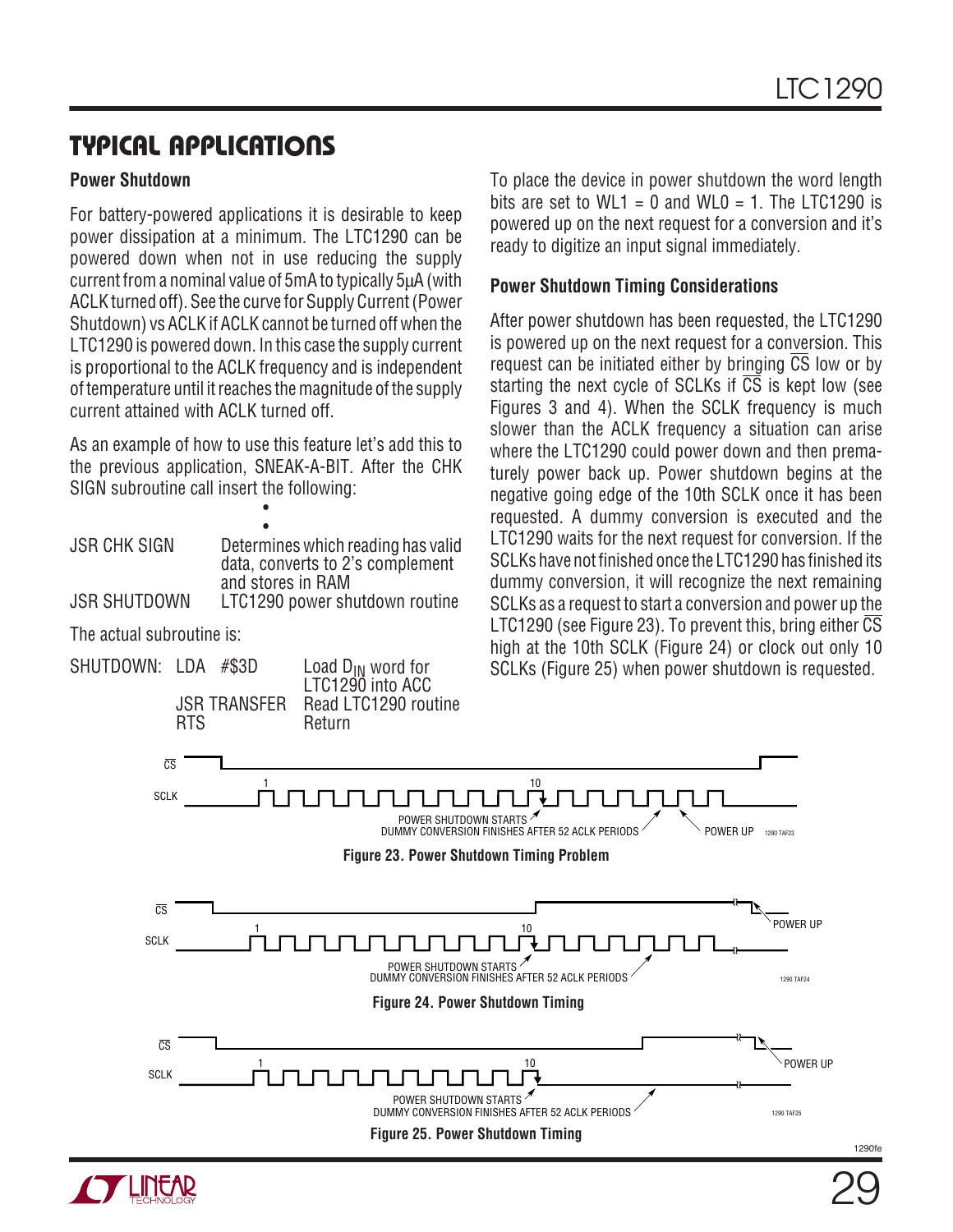# **PACKAGE DESCRIPTION**



**N Package 20-Lead PDIP (Narrow .300 Inch)** (Reference LTC DWG # 05-08-1510)



**TECHNOLOGY**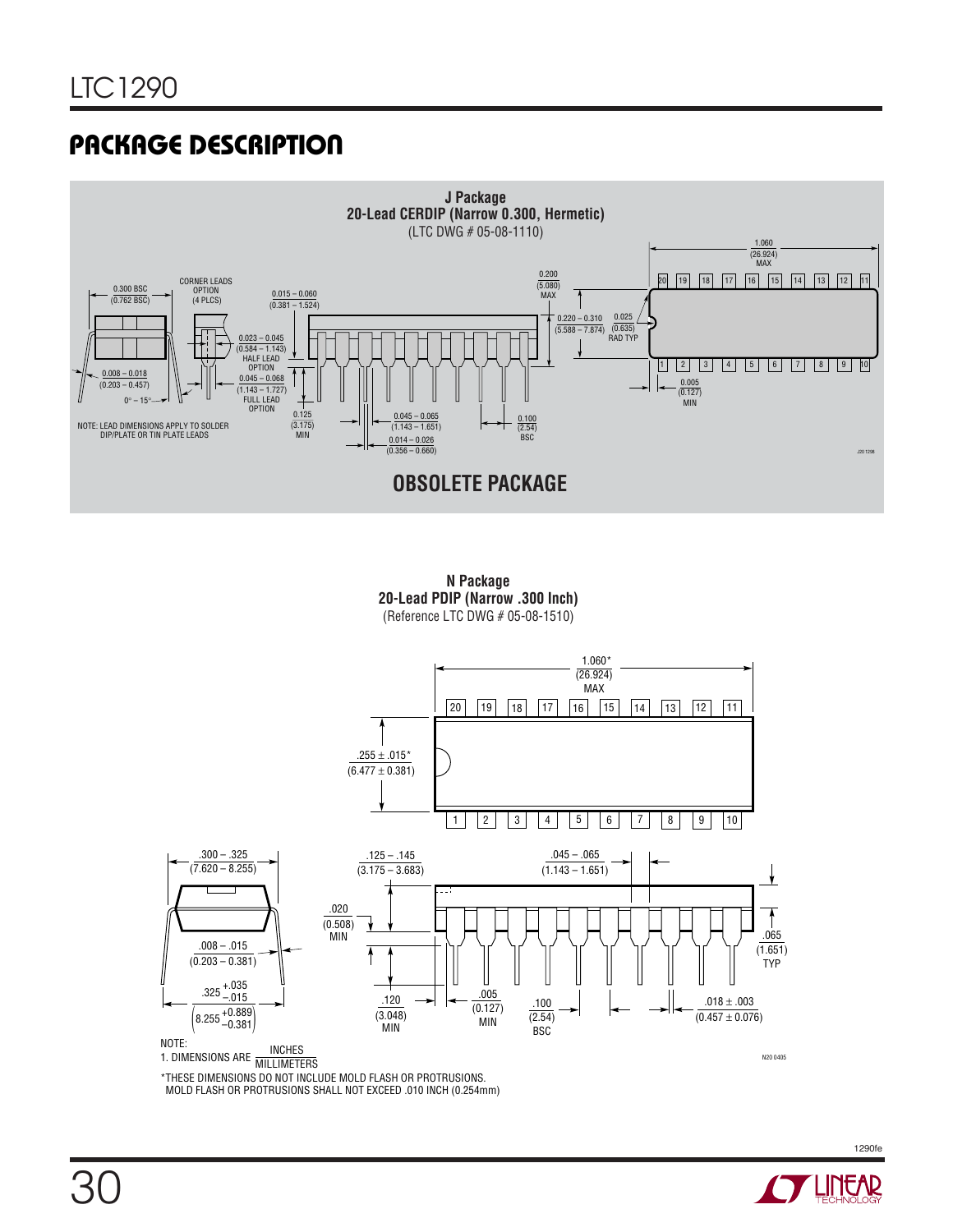# **PACKAGE DESCRIPTION**



**SW Package 20-Lead Plastic Small Outline (Wide .300 Inch)** (Reference LTC DWG # 05-08-1620)

2. DRAWING NOT TO SCALE

3. PIN 1 IDENT, NOTCH ON TOP AND CAVITIES ON THE BOTTOM OF PACKAGES ARE THE MANUFACTURING OPTIONS.

THE PART MAY BE SUPPLIED WITH OR WITHOUT ANY OF THE OPTIONS

4. THESE DIMENSIONS DO NOT INCLUDE MOLD FLASH OR PROTRUSIONS. MOLD FLASH OR PROTRUSIONS SHALL NOT EXCEED .006" (0.15mm)